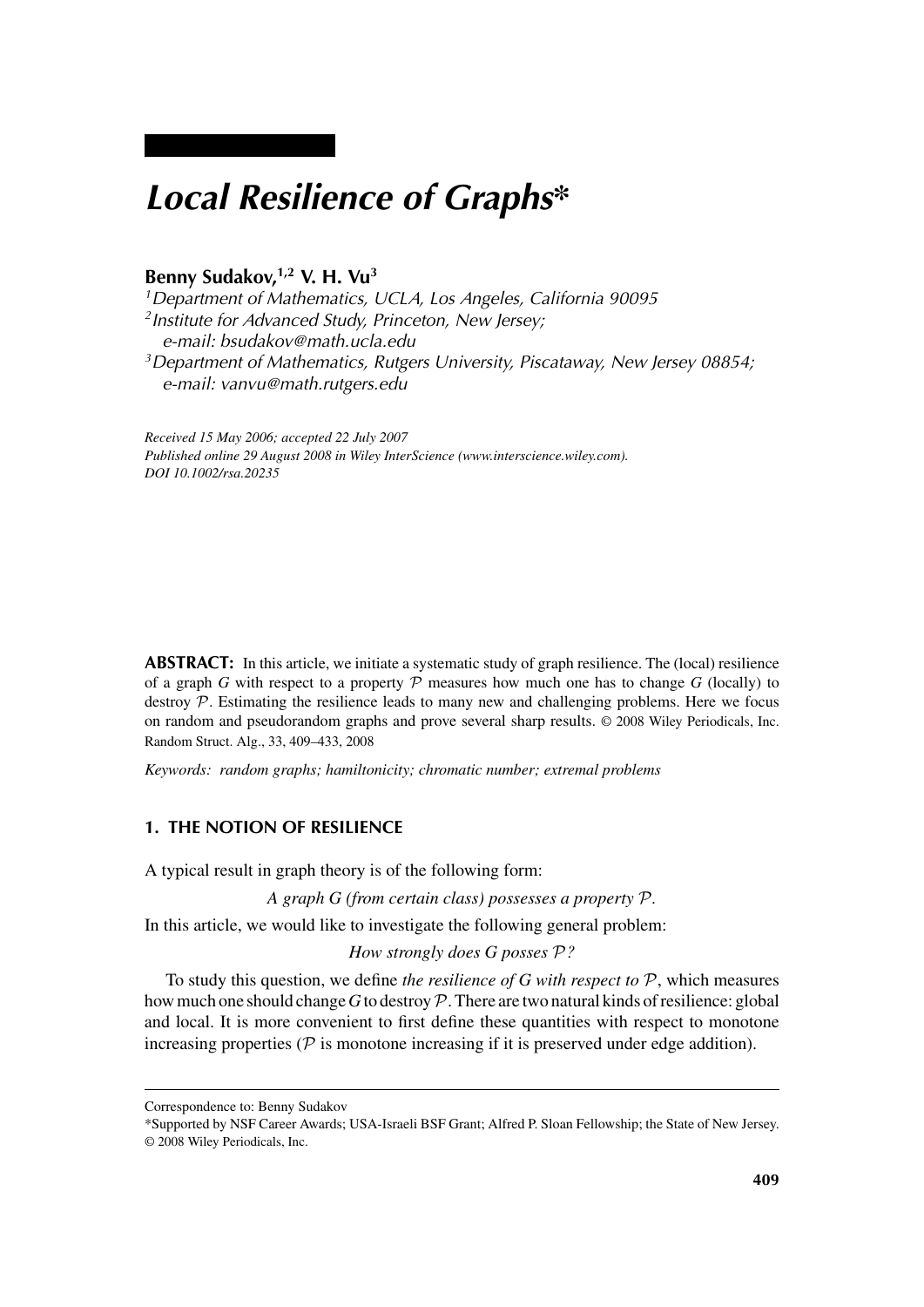**Definition 1.1.** (Global resilience). Let  $P$  be an increasing monotone property. The global resilience of G with respect to  $\mathcal P$  is the minimum number  $r$  such that by deleting  $r$  edges from *G* one can obtain a graph not having P.

The notion of global resilience is not new. In fact, problems about global resilience are popular in extremal graph theory. For example, the celebrated theorem of Turán [17] gives the answer to the following question:

*How many edges should one delete from the complete graph*  $K_n$  *to make it*  $K_k$ *-free?* 

The main focus of this article is on the *local resilience*, which eventually leads to a host of intriguing new questions. To start, let us notice that one can destroy many properties by simple local changes. For instance, to destroy the hamiltonicity, it suffices to delete all edges adjacent to one vertex. This motivates the following notion.

**Definition 1.2.** (Local resilience). Given a monotone increasing property  $P$ . The local resilience of a graph *G* with respect to  $\mathcal P$  is the minimum number *r* such that by deleting at each vertex of *G* at most *r* edges one can obtain a graph not having  $P$ .

Note that a classical theorem of Dirac (see, e.g., [6]) can be formulated in this language as follows:

*The local resilience of*  $K_n$  *with respect to hamiltonicity is*  $\lfloor n/2 \rfloor$ *.* 

If  $P$  is not monotone (for instance, having a nontrivial automorphism is such a property), then we may have to both delete and add edges. This leads to the general definition.

**Definition 1.3.** Given a property P. The local resilience of G with respect to P is the minimum number *r* so that there is a graph *H* on  $V(G)$  with maximum degree at most *r* such that the graph  $G \triangle H$  does not have  $P$ .

One can observe that there is a certain duality between properties and resilience. If the property is local (such as containing a triangle), then it makes more sense to talk about the global resilience. If the property is global (such as being hamiltonian), then the local resilience seems to be the right parameter to consider.

The notion of local resilience was first introduced few years ago in a paper of Kim and Vu [9] for a purpose which we will discuss in concluding remarks. It was also used implicitly by Kim, Sudakov, and Vu in [8] to prove a conjecture of Wormald (see the subsection on Symmetry in the next section). We are now convinced that this notion is of independent interest, and, with this paper, aim to initiate a systematic investigation.

To generate new questions, one can match any interesting graph with any natural property and ask for the corresponding resilience. Here is a random example:

*What is the local resilience of the hypercube with respect to containing a perfect matching?*

In other words, what is the minimum degree of a subgraph of the hypercube containing an edge from every perfect matching?

The notion of resilience is not restricted to graphs. In fact, one can define it for virtually any structure. For instance, one can consider the resilience of matrices. The resilience, in this case, tells us how many entries need to be change to destroy a certain property. Here is an example, suggested by Kahn (private communication):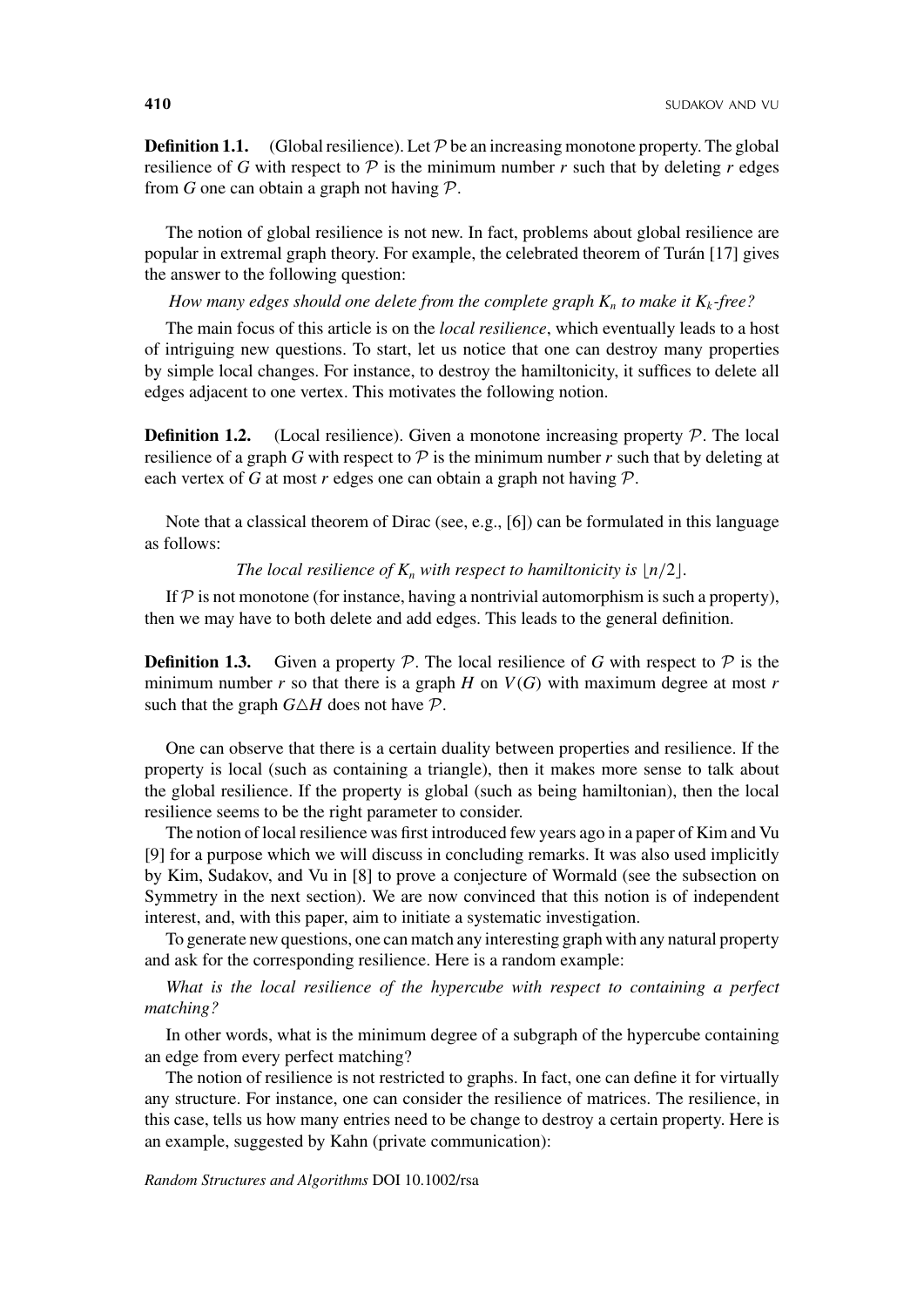In other words, how many entries of a Hadamard matrix needs to be changed in order to make the matrix singular? The problem seems even more interesting if we restrict the changes to a small set of values (e.g., a new entry can only take values in  $\{-1, 1\}$ ) or  $\{0, -1, 1\}$ .

Instead of producing a long list of problems here (we leave this task to the interested readers), we would like to mention that the notion of resilience not only generates new questions, but also serves as a useful tool for proving new results. We will discuss an example in Section 2.4 and another in Section 6.1. As a matter of fact, these applications were the original motivation for developing this notion.

To conclude this section, let us point out that the notion of resilience may have a relation to the theory of communication. A basic scenario in this theory involves three parties. A sender (Alice), a receiver (Bob), and an eavesdropper (Charles). Alice wants to send a message to Bob. On the other hand, Charles (usually an adversary) can (and want to) intercept and change the message.

Now imagine that the message has a form of a binary matrix, which is the adjacency matrix of a graph. The information Bob wants to learn from the message is hidden in a property of the graph. Can Charles destroy this information?

The answer depends on how much power Charles possesses. If his power was unlimited, then he could simply turn all bits to zero and perhaps destroy any interesting information the message may contain. But what if his power is limited? In fact, it is a common assumption that the matrix is sent row by row and Charles could only change a few bits in each row. It is now clear that if the original graph has high local resilience (with respect to the particular property Bob is interested in), then Charles cannot do anything to prevent Bob from learning the truth.

# **2. THE RESILIENCE OF RANDOM GRAPHS**

Fix a property  $P$  and consider the set of all (labeled) graphs on the same large vertex set. The local resilience is viewed as a graph function  $f_P(G)$ . The value of this function can change significantly from graph to graph, and for some graphs could be very hard to determine. Thus, a natural thing to do is to study the typical behavior of this function in a large set of graphs. This, as one may expect, leads immediately to the consideration of the local resilience of random graph.

The most commonly used model of random graphs, sometimes synonymous with the term "random graph," is the so called binomial random graph  $G(n, p)$  introduced by Erdős and Rényi. The random graph  $G(n, p)$  denotes the probability space whose points are graphs on a fixed vertex set  $[n]=\{1, \ldots, n\}$  where each pair of vertices forms an edge, randomly and independently, with probability  $p$ . Here  $p$  is a positive number at most one and can depend on *n*. The above operation generates a distribution on the set of all (labeled) graphs on *n* vertices. Abusing the notation slightly, we call this distribution the  $G(n, p)$  distribution. It is well known, and easy to prove, that this distribution concentrates on the graphs with roughly  $\binom{n}{2}$  edges. We say that the random graph *G*(*n*, *p*) possesses a graph property P *almost surely*, or a.s. for short, if the probability that  $G(n, p)$  satisfies P tends to 1 as the number of vertices *n* tends to infinity.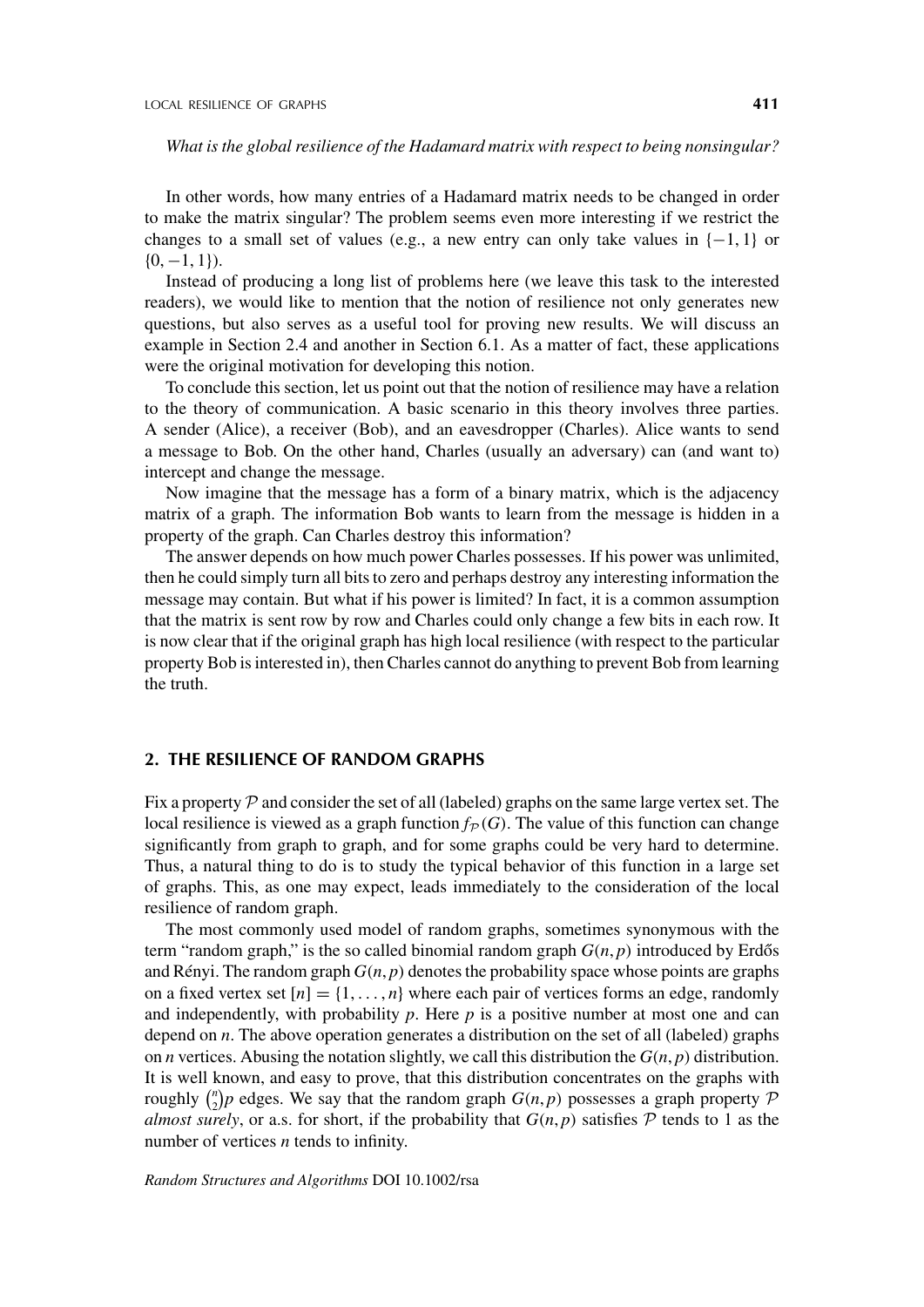**Definition 2.1.** Consider random graph  $G(n, p)$  and a fixed property  $P$ . The local resilience of  $G(n, p)$  with respect to  $P$  is the minimum number r so that almost surely there is a graph *H* on [*n*] with maximum degree at most *r* such that the graph  $G(n, p) \triangle H$ does not have P.

*Remark.* It is important to notice that after one has sampled a graph from the distribution  $G(n, p)$ , the adversary is allowed to find graph  $H$  with the smallest possible maximum degree in order to destroy the property  $P$ . The graph  $H$  can change from sample to sample.

*Remark.* Instead of considering the distribution  $G(n, p)$ , one can consider the set of all graphs on *n* vertices with  $\binom{n}{2}p$  edges, equipped with the uniform distribution. All results we prove for  $G(n, p)$  will hold with respect to this distribution as well.

Next, we will describe several estimates which we obtained for the local resilience of random and pseudorandom graphs with respect to various graph properties. Some of these results are asymptotically best possible. Throughout this article, log denotes logarithm in the natural base *e*. For two functions  $f(n)$  and  $g(n)$  the notation  $f \gg g$  means that  $f/g \to \infty$ together with *n*.

# **2.1. Perfect Matching**

Let *G* be a graph on *n* vertices, where *n* is even. A perfect matching of *G* is a set of disjoint edges which together cover all *n* vertices. A classical theorem of Erdős and Rényi [5] shows that for any fixed  $\epsilon > 0$  if  $p > (1 + \epsilon) \log n/n$ , then almost surely  $G(n, p)$  has a perfect matching.

Let us now give a lower bound for the local resilience of the property of having a perfect matching. One natural way to destroy all perfect matchings is the following. Split the vertex set of *G* into two parts *X* and *Y* of size  $n/2 + 1$  and  $n/2 - 1$ , respectively. Then delete all edges inside the set *X*. Thus *X* becomes an independent set and it is impossible to match all of its vertices with vertices of *Y*, since  $|Y| < |X|$ . In other words, if we define  $f_1(G)$  to be the minimum of the maximum degree of the subgraph of *G* induced by a subset of size  $n/2 + 1$  then

**Fact 2.2.** *The local resilience of G with respect to having a perfect matching is at most*  $f_1(G)$ .

In  $G(n, p)$  (with  $p$  sufficiently large), with high probability all vertices have degree  $(1 + o(1))$ *np*. Thus, one would expect that almost surely random graph has an induced subgraph on  $n/2 + 1$  vertices whose maximum degree is  $(1/2 + o(1))np$ . So, the local resilience of  $G(n, p)$  with respect to having a perfect matching is at most  $(1/2 + o(1))np$ . Our first theorem shows that this trivial upper bound is actually the truth.

**Theorem 2.3.** For even n and  $p \gg \log n/n$ , the local resilience of  $G(n, p)$  with respect *to having a perfect matching is*  $(1/2 + o(1))$ *np.* 

Roughly speaking, this theorem tells us that for most graphs on *n* vertices with approximately  $\binom{n}{2}$  edges, there is no essentially better way to remove all perfect matchings than the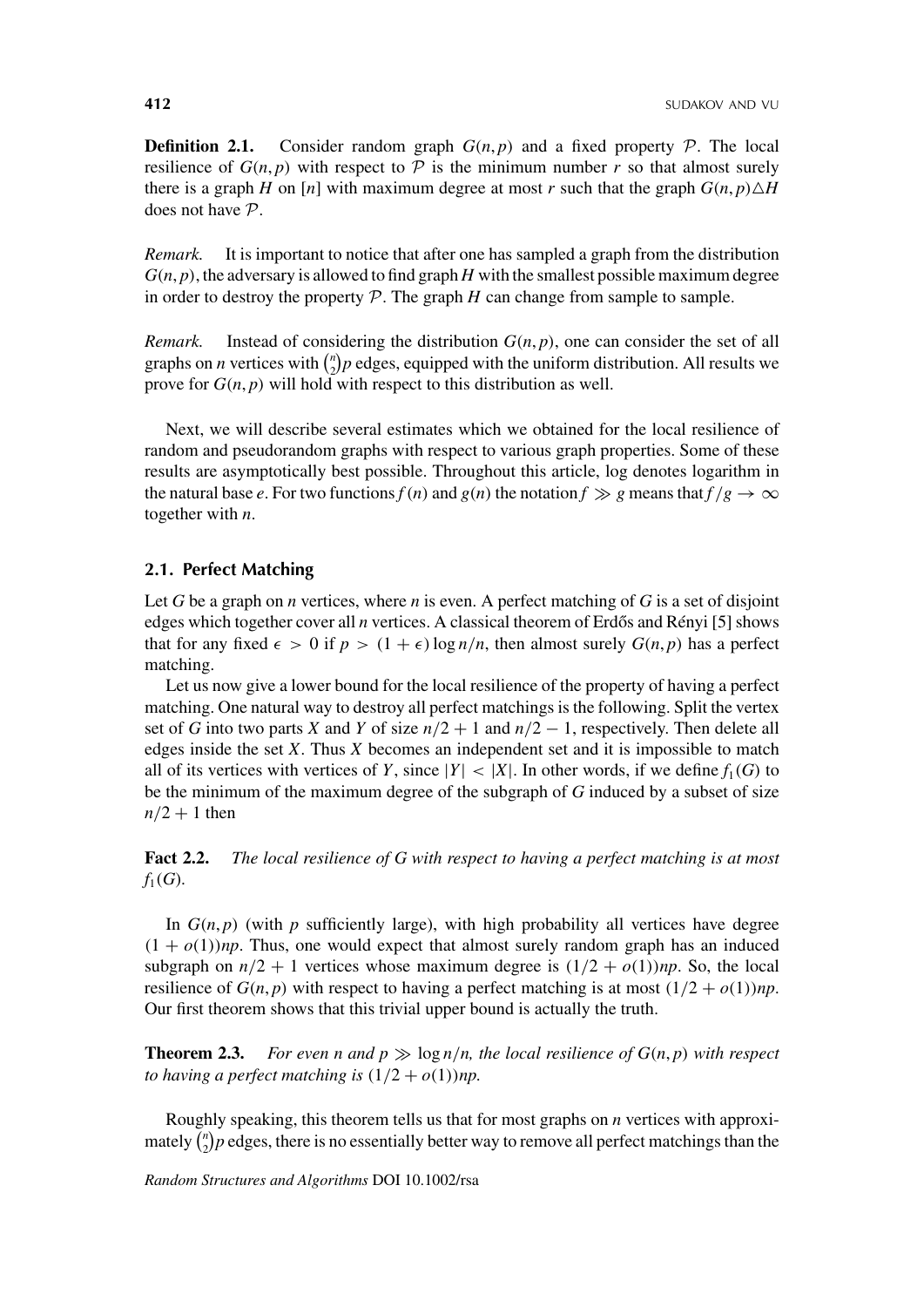one considered above. We will present a more precise statement of Theorem 2.3 together with its proof in Section 3.

For *n* odd, one can talk about nearly perfect matchings (which leave one vertex unmatched). Theorem 2.3 also holds in this case with essentially the same proof.

# **2.2. Hamiltonicity**

A graph *G* is hamiltonian if it contains a cycle going through all vertices. Another classical theorem in random graph theory which was proved by Komlós and Szemerédi [10] and by Korshunov [11] (extending earlier result of Pósa [16]) shows that if  $p > (1 + \epsilon) \log n/n$ , then almost surely  $G(n, p)$  is hamiltonian.

Following the ideas in the previous section, we can remove all hamiltonian cycles of *G* by splitting the vertex set of *G* into two parts whose sizes differ by at most two and deleting all the edges inside the larger part. Then, similarly to the previous section we have that

**Fact 2.4.** *The local resilience of G with respect to having a Hamilton cycle is at most*  $f_1(G)$ .

Another construction is to split the vertex set into two parts whose sizes differ by at most one and delete all edges between them. This, however, does not change the asymptotic of the lower bound with respect to a random graph. Therefore for sufficiently large  $p$ , we can again conclude that the local resilience of  $G(n, p)$  with respect to being hamiltonian is at most  $(1/2 + o(1))$ *np*. Here we prove the matching lower bound.

**Theorem 2.5.** *For all p* >  $\log^4 n/n$ *, the local resilience of G(n, p) with respect to being hamiltonian is*  $(1/2 + o(1))$ *np.* 

A more accurate version of this theorem and its proof will be presented in Section 4. Our proof relies only on properties of the edge distribution of  $G(n, p)$  and therefore can be extended to pseudorandom graphs.

Consider a graph *G*. Let  $\lambda_1(G) \geq \lambda_2(G) \geq \ldots \geq \lambda_n(G)$  be the eigenvalues of its adjacency matrix. The quantity  $\lambda(G) = \max_{i \geq 2} |\lambda_i(G)|$  is called the *second eigenvalue* of *G* and plays an important role. We say that *G* is an  $(n, D, \lambda)$ *-graph* if it is *D*-regular, has *n* vertices and  $\lambda(G)$  is at most  $\lambda$ . It is well known (see, e.g., [1] for more details) that if  $\lambda$  is much smaller than the degree *D*, then *G* has strong pseudorandom properties, i.e., the edges of *G* are distributed like in random graph  $G(n, D/n)$ . In Section 4 we will show that if  $D/\lambda > \log^2 n$  then the local resilience of any  $(n, D, \lambda)$ -graph with respect to being hamiltonian is  $(1/2 + o(1))D$ .

#### **2.3. Chromatic Number**

A graph *G* is *k-colorable* if one can assign *k* different colors to the vertices of *G* so that the colors of adjacent vertices are different. The *chromatic number* of *G* is the smallest *k* such that *G* is *k*-colorable. We use the standard notation  $\chi(G)$  for the chromatic number of *G*. It was proved by Bollobás [2] for large *p* and by Łuczak [15] for small *p* that almost surely  $\chi(G(n, p)) = (1 + o(1)) \frac{n}{2 \log_b(np)}, \text{ where } b = 1/(1 - p).$ 

In Section 5, we consider the local resilience of  $G(n, p)$  with respect to the colorability property. The task is to determine the largest *r* such that for almost all samples *G* from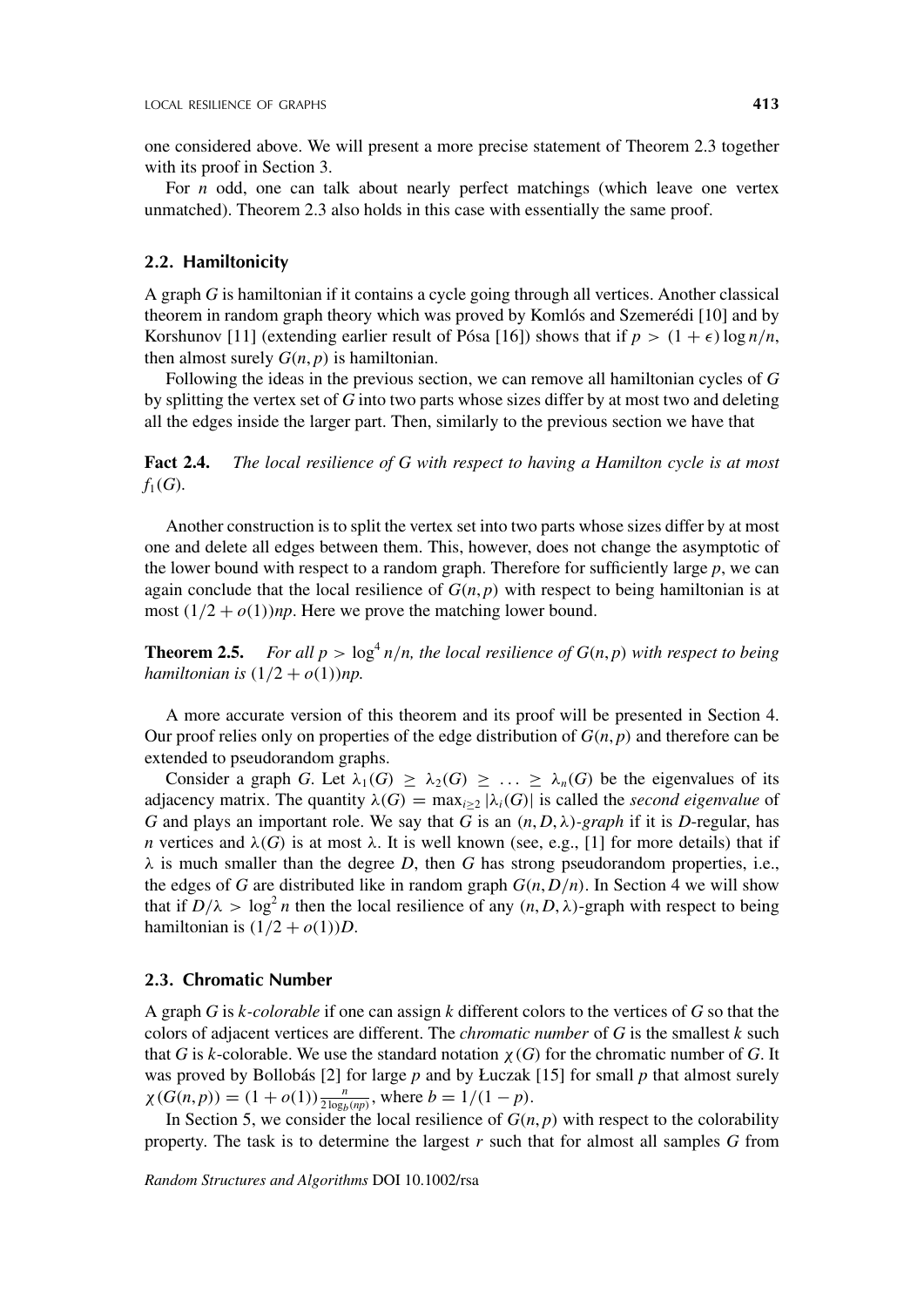*G*(*n*, *p*), the following holds. By adding at most *r* edges to each vertex of *G*, one cannot increase the chromatic number of  $G(n, p)$  by more than  $o(\chi(G(n, p))$ . Trivially  $r \leq (1 +$  $\epsilon$ )  $\chi$  (*G*(*n*, *p*)) for any fixed  $\epsilon$  > 0, because we can add a clique of that size and the chromatic number of the graph will grow by factor at least  $1 + \epsilon$ . We have the following lower bound.

**Theorem 2.6.** *Let p be a fixed, small positive number. Assume that*  $n^{-1/3+\epsilon} \le p \le 3/4$ *. The local resilience of*  $G(n, p)$  *with respect to being*  $(1 + o(1)) \frac{n}{2 \log_b(np)}$ -colorable is at least  $np^2/\log^5 n$ .

Note that for the uniform case when  $p = 1/2$ , this lower bound is off by only polylogarithmic factor. For *p* below  $n^{-1/3+\epsilon}$ , we have the following weaker result.

**Theorem 2.7.** For every positive integer d and for every  $\epsilon > 0$  there is a constant  $c = c(d, \epsilon)$  *such that the following hold. For any*  $p > c/n$ *, almost surely* 

$$
\max_{H,\Delta(H)\leq d}\chi((G(n,p)\cup H)\leq (1+\epsilon)\chi(G(n,p)).
$$

Informally, this result says that for any given *d* and for most graphs on *n* vertices with average degree at least *c* (which is sufficiently large compared to *d*), adding any graph of maximum degree *d* has very little impact on the chromatic number. It is best to compare this theorem against the following folklore result (see, e.g., [14] Chapter 9).

**Fact 2.8.** *Let G and H be two graphs on the same set of points. Then*

$$
\chi(G\cup H)\leq \chi(G)\chi(H),
$$

*and there are pairs of G and H such that the equality holds.*

## **2.4. Symmetry**

Another classical theorem of Erdős and Rényi [4] states that for  $p \ge (1+\epsilon) \log n/n$ ,  $G(n, p)$ is almost surely nonsymmetric, i.e., has no nontrivial automorphisms. The question here is how much should one change the graph to make it symmetric. The global resilience with respect to being non-symmetric was determined in [4].

**Theorem 2.9.** *If both*  $1-p$ ,  $p \gg \log n/n$ , then the global resilience of  $G(n, p)$  with respect *to being non-symmetric is*  $(2 + o(1))np(1 - p)$ *.* 

To explain the quantity  $(2 + o(1))np(1 - p)$ , notice that this is the number of edges one needs to delete to obtain two vertices with the same neighborhoods. The transposition of such two vertices is a nontrivial automorphism of the (modified) graph. Notice that in this case, one needs to delete  $(1 + o(1))np(1 - p)$  edges from each vertex. In [8], the authors, together with Kim, proved a strengthening of Theorem 2.9 which implies the following result.

**Theorem 2.10.** *If both*  $1-p$ ,  $p \gg \log n/n$ , then the local resilience of  $G(n, p)$  with respect *to being non-symmetric is*  $(1 + o(1))$ *np* $(1 - p)$ *.*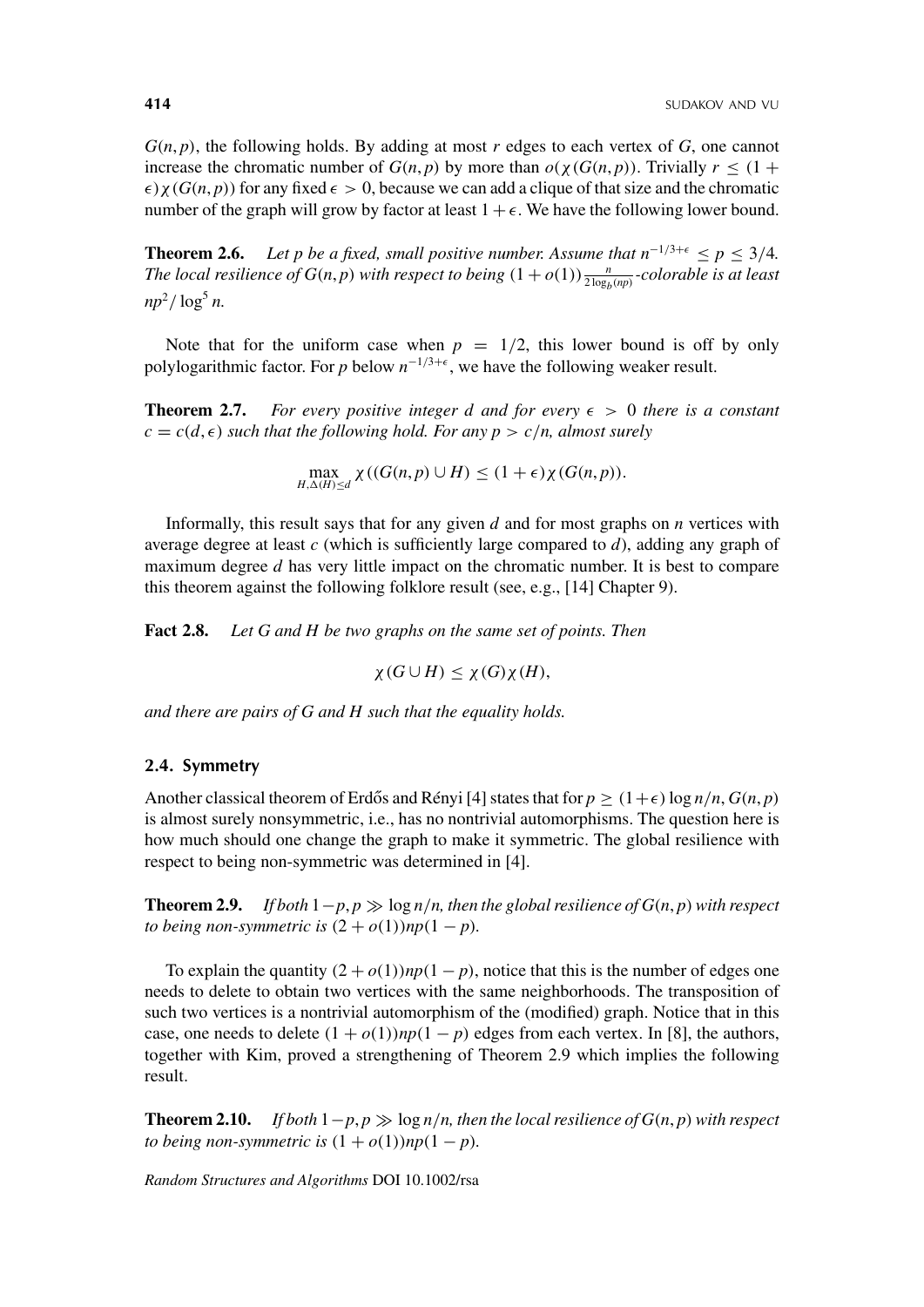As a corollary, we proved in [8] that random regular graphs (with large degrees) are almost surely nonsymmetric, confirming a conjecture of Wormald. The interesting point here is that local resilience was not the main object under study in [8], but it was used as a tool to prove a new result. The main idea in [8] is as follows. Consider the indicator graph function  $I(G)$ , where  $I(G) = 1$  if G is nonsymmetric and 0 otherwise. We want to show that with high probability  $I(G) = 1$  where G is a random regular graph. One may want to view this statement as a sharp concentration result, namely,  $I(G)$  is a.s. close to its mean. However, it is impossible to prove a sharp concentration result for a random variable having only two values close to each other. The idea here is to "blow up"  $I(G)$  using the notion of local resilience. Instead of  $I(G)$  we used a function  $D(G)$  which (roughly speaking) equals the local resilience of *G* with respect to being nonsymmetric. This function is zero if *G* is symmetric and rather large otherwise. This gives us room to show that  $D(G)$  is strongly concentrated around a large positive value, and from this we can conclude that almost surely the random regular graph is nonsymmetric.

**Notation.** We usually write  $G = (V, E)$  for a graph *G* with vertex set  $V = V(G)$  and edge set  $E = E(G)$ , setting  $n = |V|$  and  $e(G) = |E(G)|$ . If  $X \subset V$  is a subset of the vertex set then  $e_G(X)$  denotes the number of those edges of *G* with both endpoints in *X*. Similarly, we write  $e_G(X, Y)$  for the number of edges with one endpoint in *X* and the other in *Y*. We denote by  $N_G(v)$  the set of vertices adjacent to a vertex *v* and by  $d_G(v) = |N(v)|$  the degree of *v*. More generally, for a subset  $X \subset V$ ,  $N_G(X)$  is the set of all neighbors of vertices of X in *G*. Note that  $N_G(X)$  is not necessarily disjoint from *X*.

To simplify the presentation, we often omit floor and ceiling signs whenever these are not crucial and make no attempts to optimize the absolute constants.

# **3. PERFECT MATCHINGS**

The following is a more precise version of Theorem 2.3. To deduce Theorem 2.3 from it, simply notice that if  $p \gg \log n/n$ , then the error term  $8\sqrt{np \log n} = o(np)$ .

**Theorem 3.1.** *For even n and*  $p \geq 400 \log n/n$  *the random graph*  $G(n, p)$  *almost surely has the following properties:*

(i) If *H* is a subgraph of  $G = G(n, p)$  with maximum degree

$$
\Delta(H) \le np/2 - 8\sqrt{np\log n},
$$

*then*  $G' = G - H$  *has a perfect matching.* 

(ii) *There exist a subgraph H of*  $G = G(n, p)$  *with maximum degree* 

$$
\Delta(H) \le np/2 + 2\sqrt{np\log n}
$$

*such that*  $G' = G - H$  *has no perfect matching.* 

To prove the theorem we need the following simple lemma about properties of random graphs.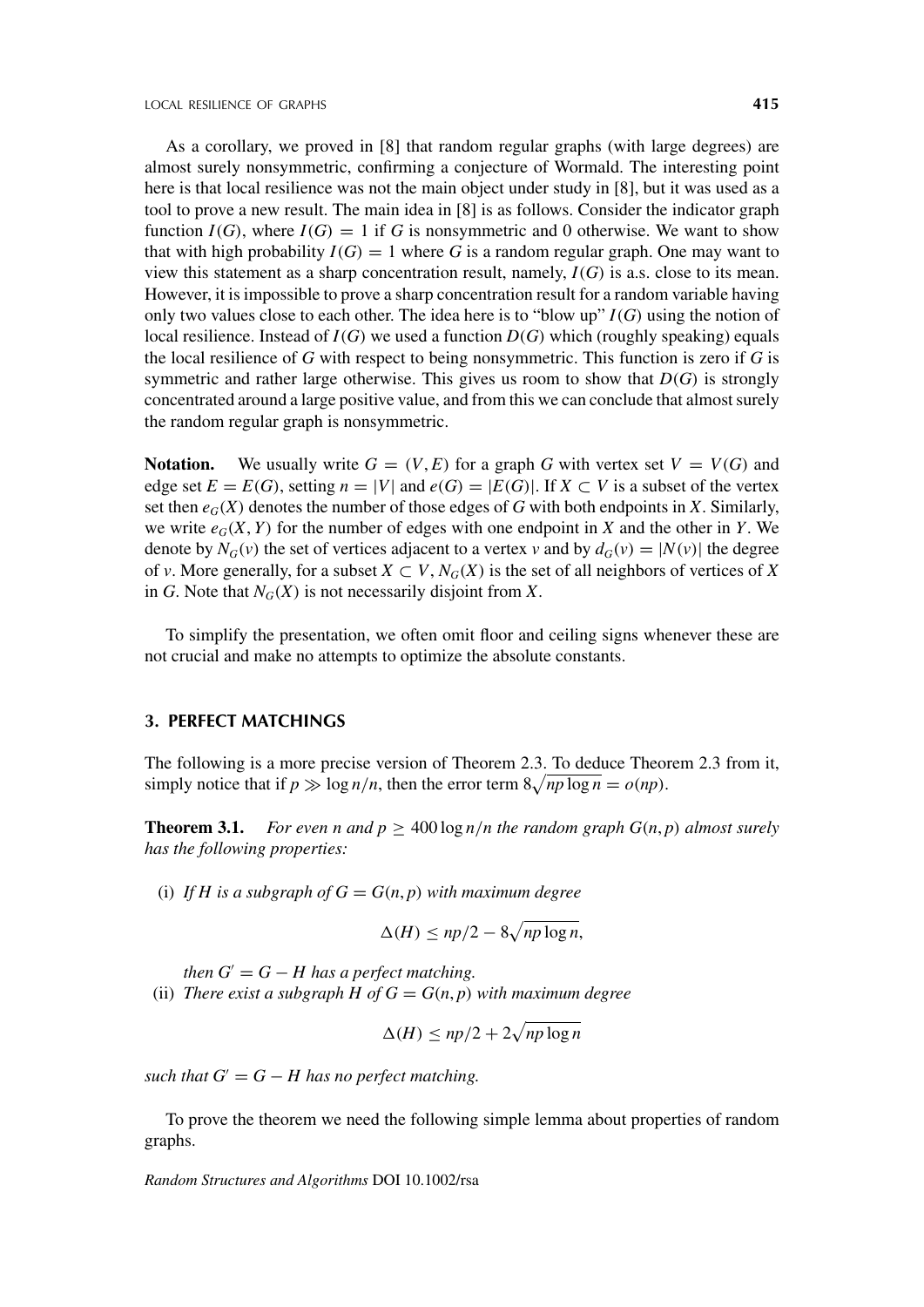$\blacksquare$ 

**Lemma 3.2.** *If*  $p \geq 400 \log n/n$  *then almost surely,* 

- (i) *The minimum degree of*  $G(n, p)$  *is at least np*  $-2\sqrt{np \log n}$ ,
- (ii) *The maximum degree of*  $G(n/2 + 1, p)$  *is at most np* $/2 + 2\sqrt{np \log n}$ ,
- (iii) *The number of edges between any two disjoint subsets A, B of*  $G(n, p)$  *of size*  $|A|$  =  $|B| = s \leq n/4$  *is at most*

$$
e(A,B) \leq s\left(\frac{np}{4} + \sqrt{2np\log n}\right).
$$

*Proof.* (i) Because the degree of every vertex  $v$  of  $G(n, p)$  is binomially distributed random variable with parameters  $n - 1$  and  $p$ , it follows by the standard Chernoff-type estimates (see, e.g., Chapter 2.1 in [7]) that

$$
\mathbb{P}[d(v)-(n-1)p \leq -\sqrt{3np \log n} = -t] \leq e^{-\frac{t^2}{2np}} = n^{-3/2}.
$$

Therefore, the probability that *G*(*n*, *p*) has a vertex of degree less than  $np - 2\sqrt{np \log n}$  <  $(n-1)p - \sqrt{3np \log n}$  is at most  $n^{-1/2} = o(1)$ .

(ii) Let *v* be a vertex of  $G(n/2+1, p)$  and let  $t = 2\sqrt{np \log n}$ . Because  $2\sqrt{np \log n} < np$ , by Chernoff-type estimate we have that

$$
\mathbb{P}[d(v) - np/2 \ge t] \le e^{-\frac{t^2}{2(np/2 + t/3)}} \le e^{-\frac{t^2}{2np}} = n^{-2}.
$$

Thus, the probability that  $G(n/2+1, p)$  has a vertex of degree larger than  $np/2+2\sqrt{np \log n}$ is  $o(1)$ .

(iii) The number of edges between two disjoint sets *A*, *B* of size *s*is binomially distributed and has expectation  $\lambda = s^2p$ . Set  $t = s\sqrt{2np \log n}$ . Since  $s \le n/4$ , by Chernoff-type estimates, we have that

$$
\mathbb{P}\left[e(A,B)\geq s(np/4+\sqrt{2np\log n})\right]\leq \mathbb{P}\left[e(A,B)\geq s^2p+s\sqrt{2np\log n}=\lambda+t\right]\leq e^{-\frac{t^2}{2(\lambda+t/3)}}.
$$

As  $p \ge 400 \log n/n$  and  $s \le n/4$ , we have that  $\sqrt{2np \log n} < np/10$  and  $2sp \le np/2$ . Therefore

$$
\frac{t^2}{2(\lambda + t/3)} > s \cdot \frac{2np\log n}{2sp + \sqrt{2np\log n}} \ge s \cdot \frac{2np\log n}{np/2 + np/10} > 3s\log n.
$$

This implies that the probability that there are two disjoint sets which violates the assertion of the lemma is at most

$$
\sum_{s \le n/4} {n \choose s} {n \choose s} e^{-3s \log n} \le \sum_{s \le n/4} n^{2s} n^{-3s} = \sum_{s \le n/4} n^{-s} = o(1).
$$

This completes the proof.

**Proof of Theorem 3.1.** (i) Let *G* be a graph of order *n* with minimum degree at least *np* −  $2\sqrt{np \log n}$  such that the number of edges between any two disjoint subsets of *G* of size  $s \leq$ *n*/4 is bounded by  $\frac{s(np/4 + \sqrt{2np \log n}}{2}$ . Let *H* be a subgraph of *G* with maximum degree at most  $np/2 - 8\sqrt{np \log n}$  and let  $G' = G - H$ . We will show that  $G'$  has a perfect matching. This together with the previous lemma immediately implies the assertion (i) of Theorem 3.1.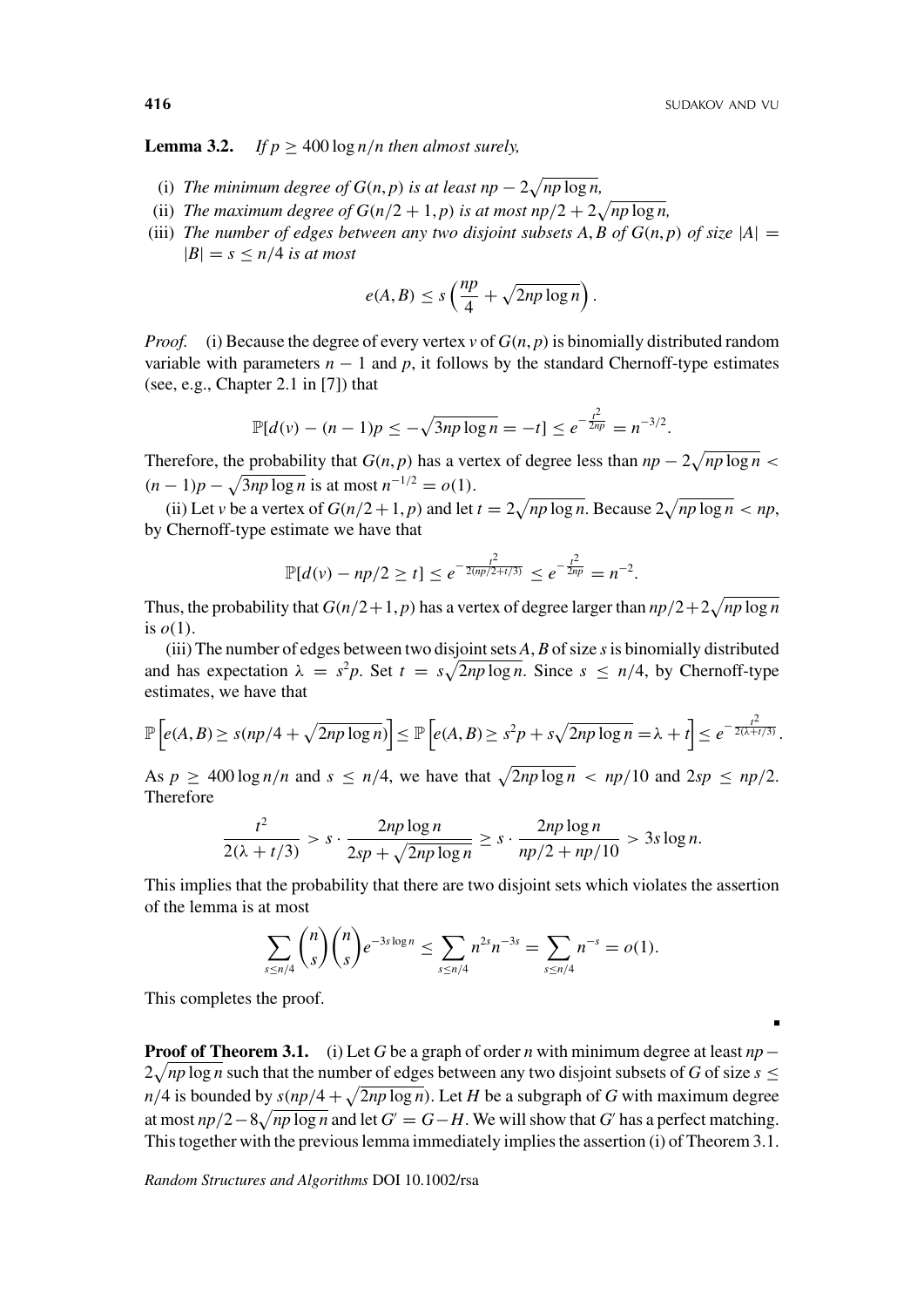By our assumptions on *G* and *H* the minimum degree of *G'* is at least  $np/2 + 6\sqrt{np \log n}$ . Consider a random partition of the set of vertices into two equal parts of size  $n/2$  each and let  $G''$  be the bipartite graph consisting of all edges of  $G'$  intersecting both parts. For every vertex  $v$  its degree in  $G''$  is a random variable which has *hypergeometric distribution* with expectation  $d_{G}(v)/2 \ge np/4 + 3\sqrt{np \log n} = \lambda$ . As  $p \ge 400 \log n/n$  we have that  $\lambda < 5np/12$ . Set  $t = \sqrt{np \log n}$ . Using Chernoff-type estimates (which are valid also for hypergeometric distributions, see Theorem 2.10 in [7]) we obtain that

$$
\mathbb{P}\left[ d_{G''}(v) \leq np/4 + 2\sqrt{np\log n} = \lambda - t \right] \leq e^{-\frac{t^2}{2\lambda}} < n^{-6/5} \ll n^{-1}.
$$

Therefore, there exist a partition  $(V_1, V_2)$  such that the degree of every vertex of the corresponding bipartite graph *G*<sup>*n*</sup> is at least  $np/4 + 2\sqrt{np \log n}$ . Fix such a partition. We claim that  $G'' \subset G'$  satisfies Hall's condition and therefore has a perfect matching.

We need to check that  $|N_{G''}(S)| \ge |S|$  for all  $S \subset V_i$ ,  $i = 1, 2$ . Let  $S' \subset V_i$ ,  $|S'| > n/4$  with  $|N_{G''}(S')|$  < |S'|. If  $|N_{G''}(S')|$  ≥ *n*/4 let *S* =  $V_{3-i} - N_{G''}(S')$ , otherwise let *S* be any subset of  $V_{3-i} - N_{G''}(S')$  of size *n*/4. Note that in both cases  $|S| \le n/4$ . Since  $N_{G''}(S) \subseteq V_i - S'$ , we have

$$
|N_{G''}(S)| \leq |V_i| - |S'| < \min(n/4, |V_{3-i}| - |N_{G''}(S')|) = |S|.
$$

This shows that it is enough to verify inequality  $|N_{G''}(S)| \geq |S|$  only for subsets *S* of size at most  $n/4$ . Let  $S \subset V_i$  of size  $s \leq n/4$ . Note that, by our assumptions there are at most  $s(np/4 + \sqrt{2np \log n}$  edges of *G* between any two disjoint sets of size *s*. On the other hand, it follows from the minimum degree estimate that there are at least  $s(np/4 + 2\sqrt{np \log n})$ edges of  $G'' \subset G$  between *S* and  $N_{G''}(S)$ . This implies that  $|N_{G''}(S)| \geq s$  and completes the proof of the first part.

(ii) Partition the vertices of  $G = G(n, p)$  into two parts *X* and *Y* with sizes  $n/2 + 1$  and  $n/2 - 1$  respectively. Let *H* be a subgraph of *G* induced by *X*. By part (ii) of Lemma 3.2 we have that a.s. the maximum degree of *H* is at most  $np/2 + 2\sqrt{np \log n}$ . Thus it is enough to show that  $G' = G - H$  has no perfect matching. Note that the vertices of *X* form an independent set in *G'* and therefore should be matched with vertices in *Y*. On the other hand this is impossible as  $|Y| < |X|$ .

# **4. HAMILTON CYCLES**

In this section we study the local resilience of random and pseudo-random graphs with respect to hamiltonicity. For illustrative purposes we start by focusing on the case of dense pseudorandom graphs, because in this case the treatment is considerably less technical.

#### **4.1. -Regular Graphs**

A graph  $G = (V, E)$  on *n* vertices is called  $(d, \epsilon)$ -regular if its minimum degree is at least *dn*, and for every pair of disjoint subsets *S*, *T*  $\subset$  *V* of cardinalities at least  $\epsilon n$ , the number of edges between *S* and *T* satisfies

$$
\left|\frac{e(S,T)}{|S||T|}-d\right|\leq\epsilon.
$$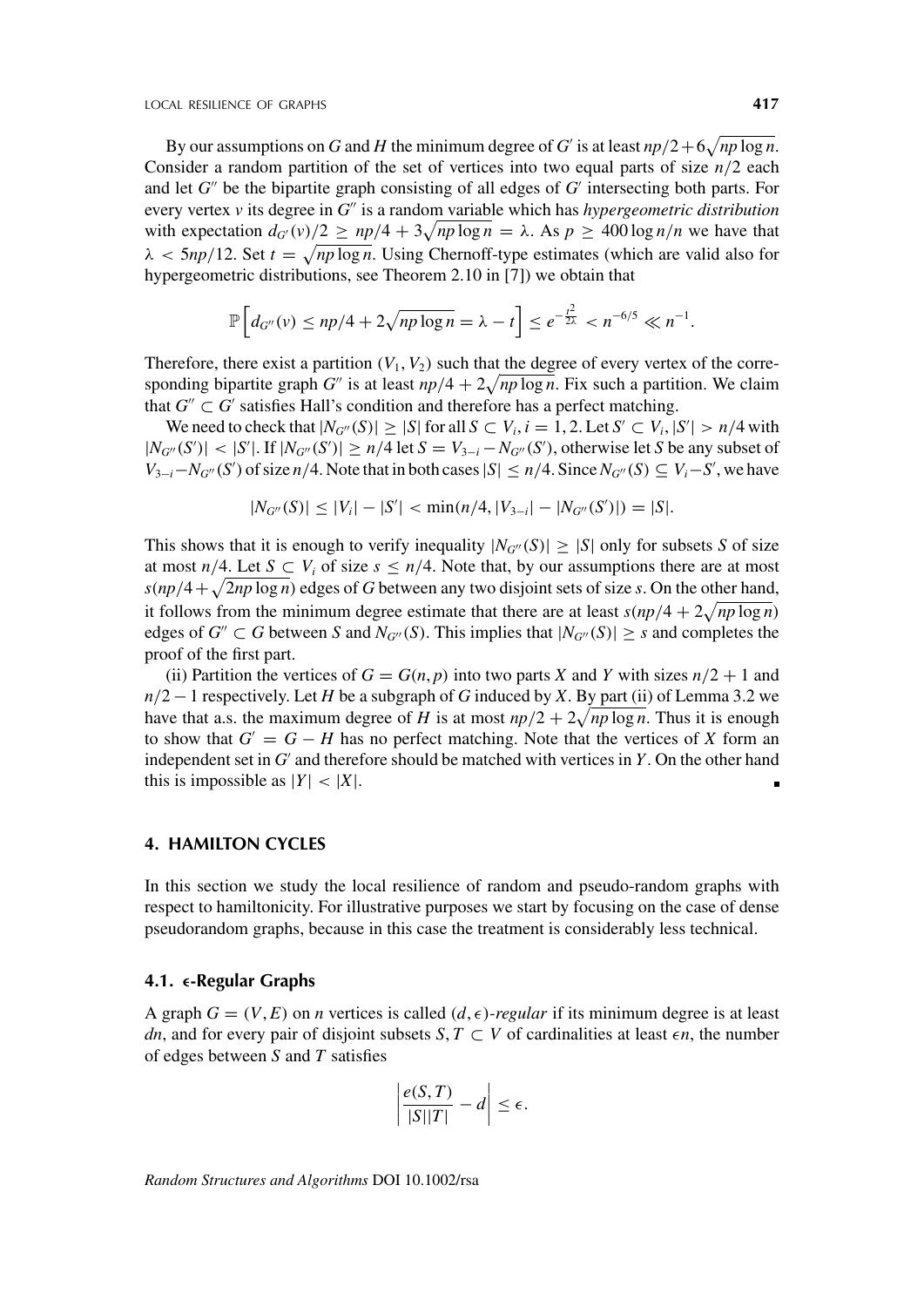**Theorem 4.1.** *Let G be a*  $(d, \epsilon)$ *-regular graph on n vertices, where*  $0 < \epsilon \ll d \leq 1$  *are constants and n is sufficiently large and let*  $c_d = 8/d$ *. Then for every subgraph H of G with maximum degree*  $\Delta(H) \leq (d/2 - c_d \epsilon)n$  the graph  $G' = G - H$  contains a Hamilton cycle.

Using Chernoff-type estimates one can easily check that for every constant  $0 < p < 1$ and  $\epsilon > 0$  the random graph  $G(n, p)$  is almost surely  $(p, \epsilon)$ -regular. In particular, we obtain that by deleting at most  $(1/2 - \epsilon)np$  edges at every vertex of  $G(n, p)$  we cannot destroy all Hamilton cycles in this graph. On the other hand, the construction in part (ii) of Theorem 3.1 shows that the constant 1/2 cannot be improved.

**Lemma 4.2.** Let G be a  $(d, \epsilon)$ -regular graph on n vertices with  $0 < 2\epsilon < d \leq 1$  and let *H* be a subgraph of G with maximum degree  $\Delta(H) \leq (d/2 - c\epsilon)n$  and  $c > 2$ . Then the *graph*  $G' = G - H$  is connected and for every  $X \subseteq V(G')$  of size at least  $\epsilon n$  we have that  $|N_{G'}(X)|$  ≥ (1/2 + (c − 2) $\epsilon$ )*n*.

*Proof.* Let *X* be a subset of  $V(G')$  of size at least  $\epsilon n$  and let *Z* contains precisely  $\epsilon n$ vertices of *X*. Consider the set *Y* of all vertices of *G* − *Z* which have no neighbors in *Z*. Then  $|N_{G'}(X)| \geq |N_{G'}(Z)| \geq n - |Y| - |Z|$ . Since *G* is a  $(d, \epsilon)$ -regular graph, by definition, we have  $e_G(Z, Y) \ge (d - \epsilon)|Z||Y|$ . On the other hand we know that  $e_{G'}(Z, Y) = 0$ . This implies that all the edges of *G* between *Z* and *Y* were deleted when we removed *H*. Because the maximum degree of *H* is at most  $(d/2 - c\epsilon)n$ , there are at most  $(d/2 - c\epsilon)n|Z|$  edges of *H* incident with vertices in *Z*. Combining these facts we obtain that

$$
\left(d/2 - c\epsilon\right) n|Z| \ge e_G(Z, Y) \ge \left(d - \epsilon\right) |Z||Y|.
$$

This implies that

$$
|Y| \le \frac{d/2 - c\epsilon}{d - \epsilon} n \le \left(\frac{1}{2} - (c - 1)\epsilon\right) n,
$$

and hence  $|N_{G'}(X)| \ge n - |Y| - |Z| \ge (1/2 + (c - 2)\epsilon)n$ .

Next we use this inequality to show that  $G' = G - H$  is connected. Suppose that this is not true and let *X* be the vertex set of the smallest connected component of *G* . Then  $|X|$  ≤ *n*/2 and  $N_G(X) = X$ . Since the minimum degree of *G'* is at least  $dn - ∆(H) ≥ dn/2$ , we have that  $|X| \geq dn/2 \geq \epsilon n$  and therefore  $|N_{G'}(X)| > n/2 \geq |X|$ . This contradiction implies that  $G'$  is connected and completes the proof.

**Proof of Theorem 4.1.** Let  $c_d = 8/d$  and let G' be the graph obtained from  $(d, \epsilon)$ -regular graph *G* of order *n* by deleting a subgraph *H* with maximum degree  $\Delta(H) \leq (d/2 - c_d \epsilon)n$ . To prove the theorem we show that some path  $P$  of a maximal length in  $G'$  can be closed to a cycle. As *G* is connected by Lemma 4.2, any non-Hamilton cycle can be extended to a path covering some additional vertices. Therefore the assumption about the maximality of *P* implies that *P* is a Hamilton path, and thus the above created cycle is Hamilton as well. Our approach relies on a variant of the so called rotation–extension technique, invented by Pósa in [16] and applied in several subsequent papers on hamiltonicity of random and pseudo-random graphs (see, e.g., [10], [3], [12]).

Let  $P = (v_1, v_2, \dots, v_l)$  be a longest path in *G'*. If  $1 \le i < l$  and  $(v_i, v_l) \in E(G')$ , then the path  $P' = (v_1, v_2, \dots, v_i, v_l, v_{l-1}, \dots, v_{i+1})$  is also of maximal length. We say that  $P'$  is a *rotation* of *P* with *fixed endpoint*  $v_1$ *, pivot*  $v_i$ *,* and *broken edge*  $(v_i, v_{i+1})$  (the reason for the last term being the fact that  $(v_i, v_{i+1})$  is deleted from the edge set of *P* to get *P*<sup>'</sup>). We can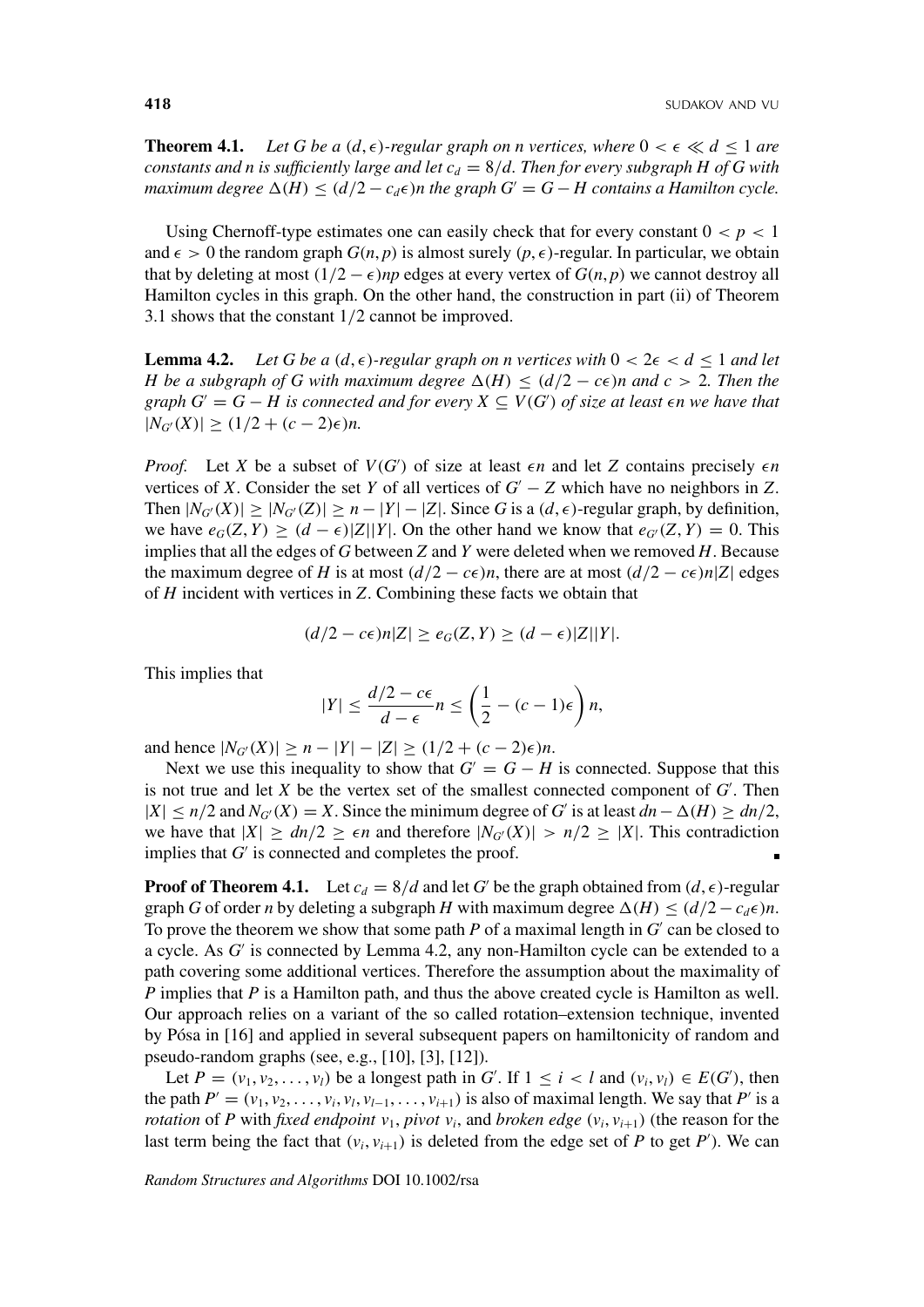then rotate  $P'$  in a similar fashion to get a new path  $P''$  of the same length, and so on. A subset *I* of consecutive points of *P* is called a *segment*. Given set a  $S \subseteq P$ , a vertex  $v \in S$ is an *interior point* of *S* with respect to *P* if both neighbors of *v* along *P* lie in *S*. The set of all interior points of *S* will be denoted by *int*(*S*).

Let  $t = d/(5\epsilon)$  and let  $I_1, I_2, \ldots, I_t$  be a partition of path *P* into *t* segments of length  $|P|/t \le n/t = (5/d)\epsilon n$ . By definition, all the neighbors of  $v_1$  and  $v_i$  in *G* belong to *P*. Because the minimum degree of *G'* is at least  $dn - \Delta(H) \ge dn/2$ , there exist a segment  $I_p$ which contains at least  $(dn/2)/t \ge 5\epsilon n/2$  neighbors of  $v_1$ . Similarly there exist a segment  $I_q$  which contains at least  $5\epsilon n/2$  neighbors of  $v_l$ . If  $p = q$  divide  $I_p$  into two segments  $J_1, J_2$  such that both contains exactly  $5\epsilon n/4$  neighbors of  $v_1$ . Clearly, one of the segments  $J_i$  contains at least  $5\epsilon n/4$  neighbors of  $v_i$ . Without loss of generality suppose that it is  $J_2$ . Hence we obtain two disjoint segments of *P* such that  $|J_1|, |J_2| \leq (5/d)\epsilon n$ , *int*(*J*<sub>1</sub>) contains at least  $5\epsilon n/4 - 2 > \epsilon n$  neighbors of  $v_1$  and  $int(J_2)$  contains at least  $\epsilon n$  neighbors of  $v_l$ . In case  $p \neq q$  simply take  $J_1 = I_p$  and  $J_2 = I_q$ .

For every neighbor *u* of  $v_1$  in  $int(J_1)$  rotate *P* using *u* as pivot and keeping  $v_l$  fixed. Let *A* be the set of endpoints of paths obtained by such rotations. For every  $a \in A$  let  $P(a, v_i)$ be the corresponding new maximum length path with endpoints *a* and  $v_l$  directed from *a* to  $v_l$ . By the above discussion, A is subset of  $J_1$  of size at least  $\epsilon n$  and all the edges of P outside  $J_1$  are unbroken and belong to every path  $P(a, v_l)$ . Moreover, each  $P(a, v_l)$  traverse the segments of  $P$  outside  $J_1$  in exactly the same direction.

Now for every  $a \in A$  and for every neighbor *w* of  $v_l$  in  $int(J_2)$  rotate  $P(a, v_l)$  using *w* as pivot and keeping *a* fixed. For every  $a \in A$ , let  $B(a)$  be the set of endpoints of paths obtained by such rotations. Note that, since  $J_2$  is disjoint from  $J_1$ , all the paths  $P(a, v_l)$  traverse the segment  $J_2$  in the same direction. This implies that the set  $B(a)$  does not depend on *a*. Call this set *B*. The size of *B* is at least  $\epsilon n$ . Furthermore, *B* is completely contained in  $J_2$ . For every  $a \in A$  and  $b \in B$ , let  $P(a, b)$  be the corresponding new maximum length path with endpoints *a* and *b*, directed from *a* to *b*. Again it is easy to see that in all the paths  $P(a, b)$ the edges outside  $J_1 \cup J_2$  are unbroken and these paths traverse the segments of *P* outside  $J_1 \cup J_2$  in exactly the same direction.

Consider a point *v* in the interior of  $P - (J_1 \cup J_2)$  adjacent to some  $b \in B$ . For every *a* ∈ *A* and for every such *v* we can rotate  $P(a, b)$  using *v* as pivot and keeping *a* fixed. Because all the paths  $P(a, b)$  traverse the edges of  $P - (J_1 \cup J_2)$  in the same direction, we conclude that the set of endpoints of paths obtained by such rotations does not depend on *a*. Denote this set by *C*. Then for every  $a \in A$  and  $c \in C$  there exists a maximum length path with endpoints *a* and *c*. Note that the size of *C* is at least  $|N_{G'}(B)| - |J_1| - |J_2| - O(1)$ . Furthermore  $|B| \geq \epsilon n$ . Therefore, by Lemma 4.2 we have that

$$
|C| \ge \left(\frac{1}{2} + (c_d - 2)\epsilon\right) n - 2(5/d)\epsilon n - O(1)
$$
  
> 
$$
\left(\frac{1}{2} + (8/d - 2)\epsilon\right) n - (11/d)\epsilon n
$$
  

$$
\ge \left(\frac{1}{2} - (5/d)\epsilon\right) n.
$$

On the other hand, since also  $|A| > \epsilon n$  the same lemma implies that

$$
|N_{G'}(A)| \ge \left(\frac{1}{2} + (c_d - 2)\epsilon\right) n \ge \left(\frac{1}{2} + (6/d)\epsilon\right) n > n - |C|.
$$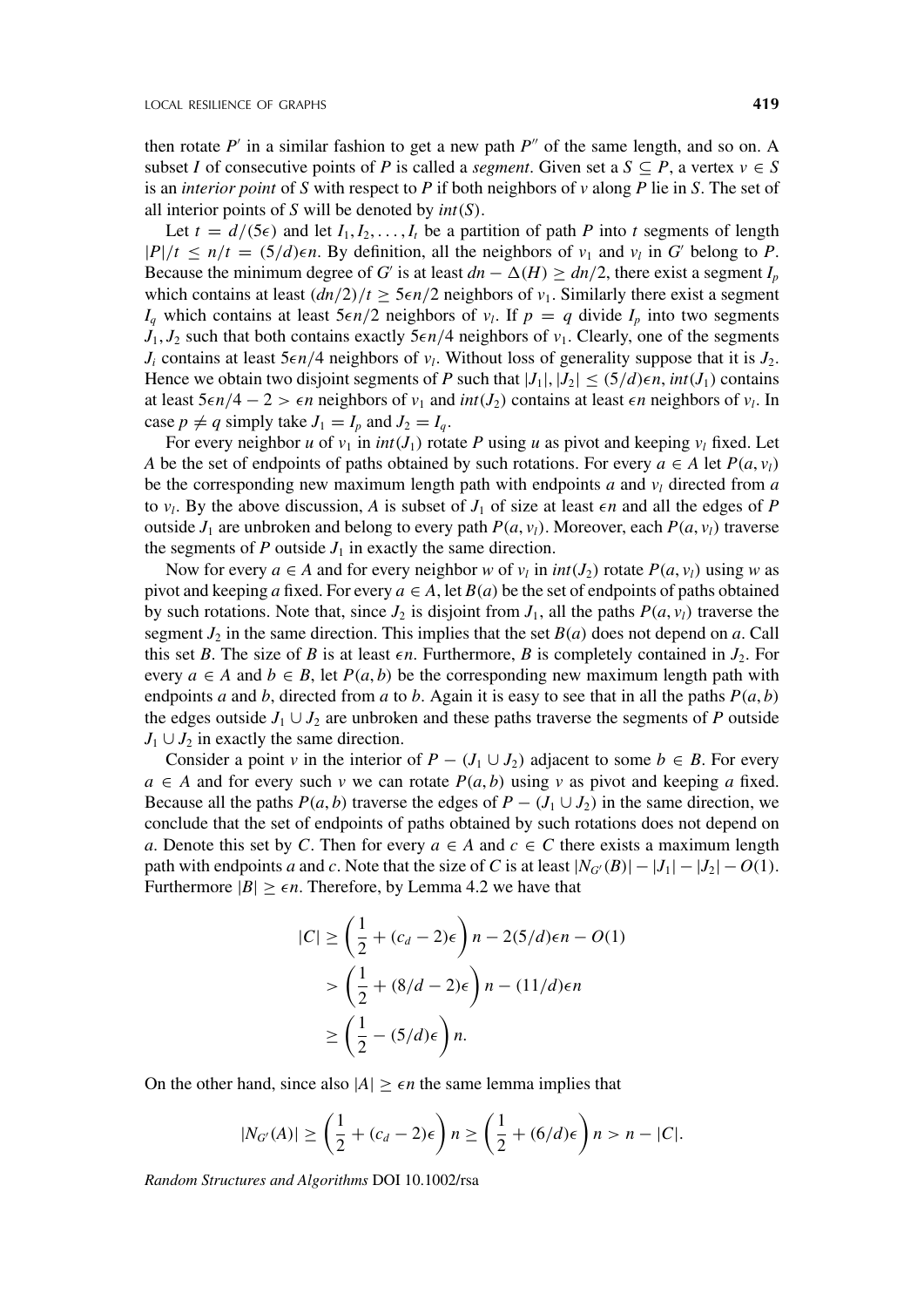п

Thus we conclude that  $C \cap N_{G'}(A)$  is nonempty, i.e., there is an edge connecting *A* and *C* and hence closing a maximal path to a cycle. This completes the proof.

## **4.2. Sparse Random Graphs**

Now we are going to consider the general case when  $p$  can be as small as  $\log^4 n/n$ .

**Theorem 4.3.** *For every fixed*  $\epsilon > 0$  *and*  $p \geq \log^4 n/n$  *the random graph*  $G(n, p)$  *almost surely has the following property. If H is a subgraph of*  $G = G(n, p)$  *with maximum degree*  $\Delta(H) \leq (1/2 - \epsilon)$ np then  $G' = G - H$  contains a Hamilton cycle.

The proof of this theorem is much more technical than the previous one. Let us start with two (rather routine) lemmas about the edge distribution of  $G(n, p)$ .

**Lemma 4.4.** *If*  $p \geq \log^4 n/n$  then almost surely

- (i) For every subset  $A$ ,  $|A| = a$  of  $G(n, p)$  the number of edges between A and its *complement*  $V(G) - A$  *is*  $(1 + o(1))a(n - a)p$ .
- (ii) *The number of edges between any two disjoint subsets A, B of*  $G(n, p)$  *of size*  $|A| = a$ *and*  $|B| = b \le \min(\frac{anp}{15}, \frac{n}{15})$  *is less than anp*/2*.*
- (iii) *The number of edges between any two disjoint subsets A, B of*  $G(n, p)$  *of size*  $|A|$  =  $a \ge n/\log^3 n$  *and*  $|B| = b \ge n/\log^{1/4} n$  *is at least*  $(1 + o(1))abp$ .

*Proof.* (i) By symmetry it is enough to prove the claim for  $a \leq n/2$ . In this case, using Chernoff-type estimates, we obtain

$$
\mathbb{P}\left[|e(A, V(G)-A) - a(n-a)p| \ge t = \frac{a(n-a)p}{\log n}\right] \le e^{-\Omega\left(\frac{t^2}{2a(n-a)p}\right)} \le e^{-\Omega\left(\frac{a(n-a)p}{\log^2 n}\right)} \ll e^{-2a\log n}.
$$

Therefore the probability that there is set *A*,  $|A| \le n/2$  which violates condition (i) is at most

$$
\sum_{a \le n/2} {n \choose a} e^{-2a \log n} \le \sum_{a \le n/2} n^a e^{-2a \log n} = \sum_{a \le n/2} e^{-a \log n} = o(1).
$$

(ii) The probability that there is a pair of sets  $A, B$  that violates this claim is at most

$$
\mathbb{P} \leq \sum_{a,b} {n \choose a} {n \choose b} {ab \choose anp/2} p^{amp/2} \leq \sum_{a,b} {n \choose a} \left(\frac{en}{b}\right)^b \left(\frac{eab}{anp/2}\right)^{anp/2} p^{amp/2}
$$
  

$$
\leq \sum_{a,b} {n \choose a} \left(\frac{en}{b}\right)^{amp/15} \left(\frac{2eb}{n}\right)^{anp/2} \leq \sum_{a,b} n^a \left(2^{1/2} e^{3/5} (b/n)^{2/5}\right)^{amp}
$$
  

$$
\leq \sum_{a,b} n^a \left(\frac{2^3 e^3}{15^2}\right)^{anp/5} \leq n \sum_{a} e^{a \log n} 0.8^{a \log^4 n/5} = o(1).
$$

(iii) The number of choices for sets A, B is at most  $2^{2n}$ . On the other hand, using again Chernoff-type estimates, we have that

$$
\mathbb{P}\left[e(A,B)-abp\leq -t=-\frac{abp}{\log^{1/4}n}\right]\leq e^{-\frac{t^2}{2abp}}\leq e^{-\frac{abp}{2\log^{1/2}n}}\leq e^{-n\log^{1/4}n/2}\ll 2^{-2n}.
$$

This completes the proof of the lemma.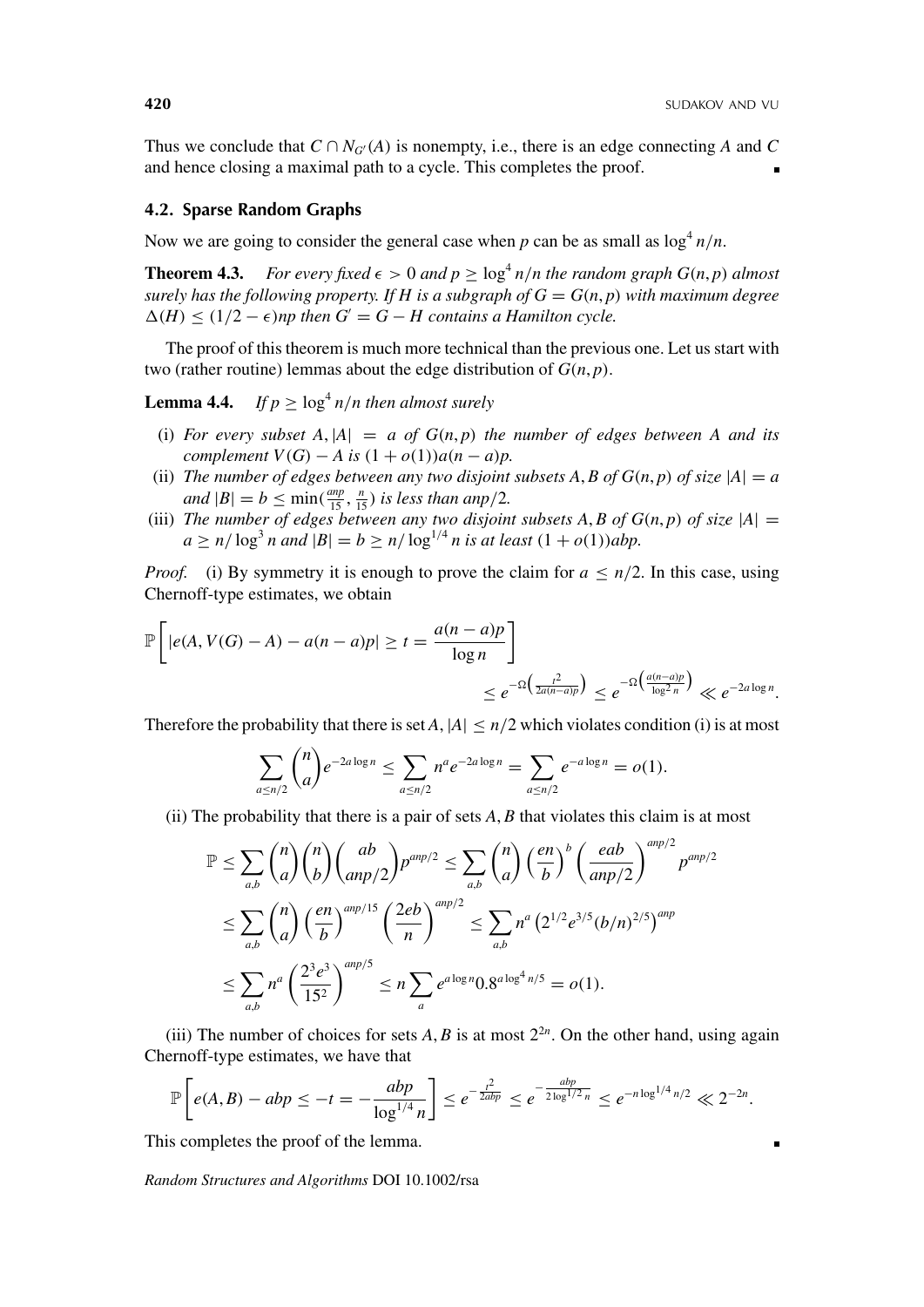**Lemma 4.5.** *For*  $p \ge \log^4 n/n$  *and fixed*  $\epsilon > 0$  *let H be a subgraph of*  $G = G(n, p)$  *with maximum degree*  $\Delta(H) \leq (1/2 - \epsilon)np$ . Then a.s. the graph  $G' = G - H$  is connected, *every subset A of G' of size*  $a \le n/\log^4 n$  *satisfies that*  $|N_{G'}(A)| \ge a \log^4 n/15$  *and every subset B of size b*  $\geq n/\log^3 n$  *has*  $|N_{G'}(B)| \geq \frac{1+\epsilon}{2}n$ .

*Proof.* Let *H* be a subgraph of  $G = G(n, p)$  with maximum degree  $\Delta(H) \leq (1/2 - \epsilon)np$ . Consider a subset *A* of  $G' = G - H$  of size  $a \le n/\log^4 n$ . By part (i) of the previous lemma we know that there are  $(1 + o(1))a(n - a)p = (1 + o(1))anp$  edges of  $G(n, p)$  between *A* and its complement  $V(G) - A$ . On the other hand there are at most  $(1/2 - \epsilon)$ *anp* edges of *H* incident with vertices in *A*. Combining these facts we obtain that

$$
e_{G'}(A, V - A) \ge (1 + o(1)) \text{an}p - (1/2 - \epsilon) \text{an}p \ge \text{an}p/2.
$$

Let *Y* be the set of all vertices from  $V - A$  which are adjacent in *G'* to some vertex in *A*. Then  $e_G(A, Y) \geq e_{G'}(A, Y) \geq \frac{a}{2}$ . Hence, by part (ii) of Lemma 4.4 we have that

$$
|N_{G'}(A)| \ge |Y| \ge \min\left(\frac{anp}{15}, \frac{n}{15}\right) \ge \frac{\log^4 n}{15}a.
$$

Let *B* be a subset of *G'* of size at least  $n/\log^3 n$  and let  $D \subseteq B$  contains precisely  $|D| = d = n/\log^3 n$  vertices from *B*. Consider the set *Z* of all vertices of  $G' - D$  which have no neighbors in *D*. Then  $|N_{G'}(B)| \ge N_{G'}(D) \ge n - |D| - |Z|$ . Note that, by definition of *Z*, all the edges of  $G(n, p)$  between *D* and *Z* were deleted when we removed *H*. Since the maximum degree of *H* is at most  $(1/2 - \epsilon)np$ , there are at most  $(1/2 - \epsilon)ndp$  edges of *H* incident with vertices in *D*. Using this fact together with part (iii) of Lemma 4.4, we obtain

$$
(1+o(1))d|Z|p \le e_G(D,Z) \le (1/2-\epsilon)ndp,
$$

and therefore  $|Z| \leq (1/2 - \epsilon - o(1))n$ . This implies that

$$
|N_{G'}(B)| \ge n - |Z| - |D| \ge (1/2 + \epsilon - o(1))n - n/\log^3 n > \frac{1+\epsilon}{2}n.
$$

By the above mentioned discussion we have that  $|N_{G'}(C)| > |C|$  for every subset  $C, |C| <$  $n/2$ . Thus every connected component of *G'* has size larger than  $n/2$  and therefore *G'* is connected.

With these lemmas in hand, Theorem 4.3 is a corollary of the following deterministic result, which ensures the existence of a hamiltonian cycle in a graph provided some information about edge expansion.

**Theorem 4.6.** For every fixed  $\epsilon > 0$  and sufficiently large n, the following holds. Let G be *a connected graph of order n such that every subset U of G of size at most n*/ log4 *n satisfies*  $|N_G(U)| \geq |U| \log^4 n/15$  *and every subset W of size at least n*/  $\log^3 n$  *has*  $|N_G(W)| \geq \frac{1+\epsilon}{2}n$ . *Then G contains a Hamilton cycle.*

The proof of Theorem 4.6 uses roughly the same approach as described in the previous subsection but is much more involved. It is enough to show that some longest path in *G* can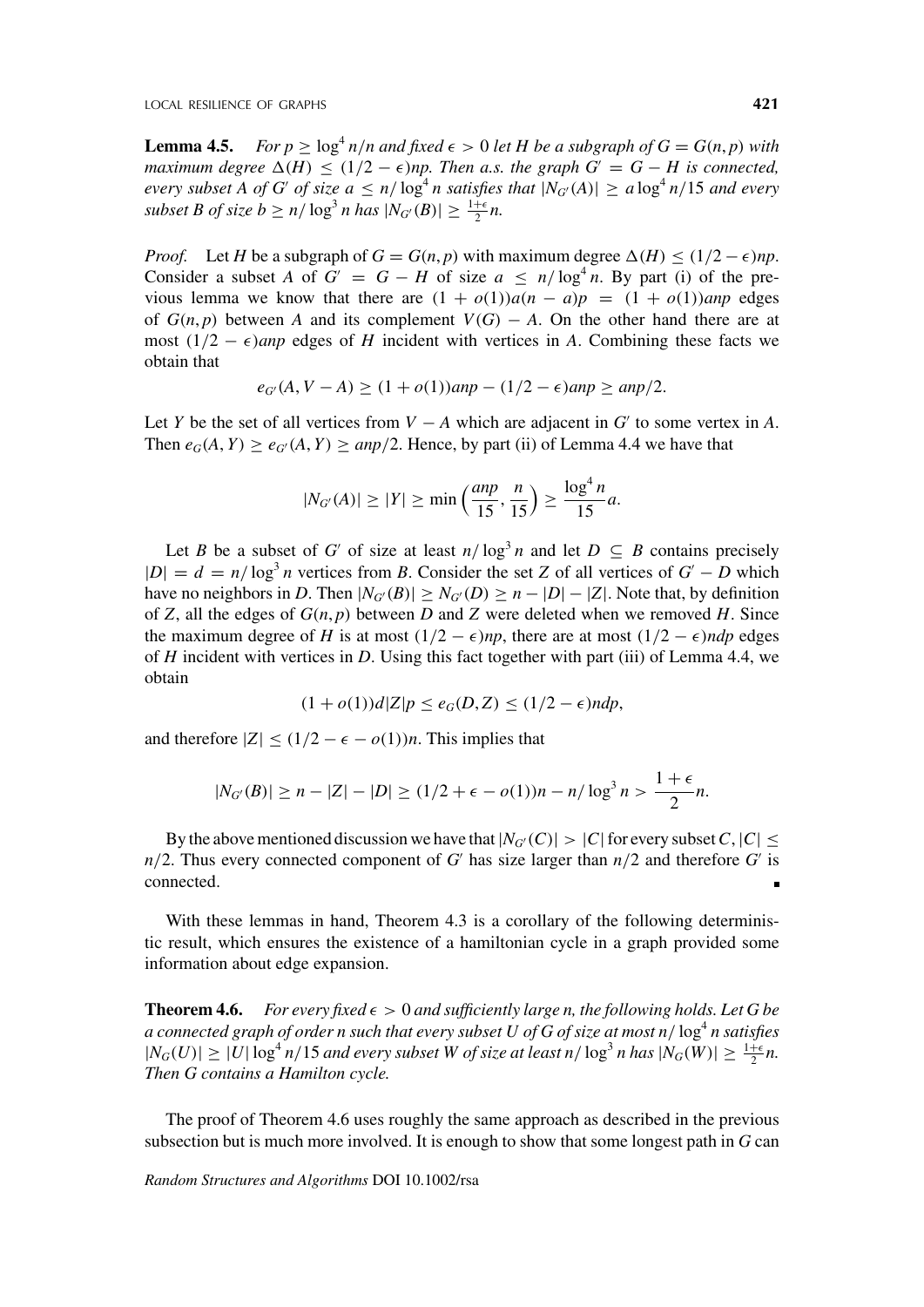be closed to a cycle. Since *G* is connected this cycle must be hamiltonian. We start with some fixed longest path *P* and use the rotation–extension technique to construct two sets of vertices *A* and *B* of nearly linear size such that for every vertex  $a \in A$  and every vertex  $b \in B$  there is a path  $P(a, b)$  from *a* to *b* of maximum length. Also, we have a collection of segments of the original path *P* with total length  $|P| - o(n)$  such that all paths  $P(a, b)$ contain these segments untouched. Moreover, each of these segments is traversed by all paths  $P(a, b)$  in the same direction. Once we have such a collection of maximum paths *P*(*a*, *b*), we perform one additional round of rotations to find a maximum path which can be closed to a cycle. This part of the argument is exactly the same as in the proof of Theorem 4.1.

To construct sets *A*, *B* as above in the case of dense graphs, it was enough to rotate each endpoint of the original path *P* once. Unfortunately, in the case of sparse graphs, after one round of rotations one can only obtain sets A, B of polylogarithmic size. The goal of the proof is to amplify the size of *A* and *B* to be close to linear. This is achieved in roughly  $\frac{\log n}{\log \log n}$ rounds of rotations, where in each round we first rotate the left endpoint of all maximum paths  $P(a, b)$  and then the right endpoint. At the end of each round, we obtain new sets  $A$ and *B*, which are larger than the previous ones by a factor of log *n*.

*Proof.* We use the same notation as in the proof of Theorem 4.1. Let  $P = (v_1, v_2, \dots, v_k)$ be the longest path in *G*. We fix a canonical direction on the path *P* from  $v_1$  to  $v_k$ , and call  $v_1$  the left end and  $v_k$  the right end. If  $1 \le i \le k$  and  $(v_i, v_k) \in E(G)$ , then the path  $P' = (v_1, v_2, \ldots, v_i, v_k, v_{k-1}, \ldots, v_{i+1})$  is also of maximal length. We say that *P* is a *rotation* of *P* with *fixed endpoint*  $v_k$ , *pivot*  $v_i$  and *broken edge*  $(v_i, v_{i+1})$  (the reason for the last term being the fact that  $(v_i, v_{i+1})$  is deleted from the edge set of *P* to get *P*<sup>'</sup>). We can then rotate  $P'$  in a similar fashion to get a new path  $P''$  of the same length, and so on. We only perform rotations whose broken edges are the edges of the original path *P*. For example, if we perform a rotation with pivot *vi* we will not use vertices *vi*−1, *vi*+<sup>1</sup> as pivots for future rotations. A subset *I* of consecutive points of *P* is called a *segment*. Given a set  $S \subseteq P$ , a vertex  $v \in S$  is an *interior point* of *S* with respect to *P* if both neighbors of *v* along *P* lie in *S*. The set of all interior points of *S* will be denoted by *int*(*S*).

The proof consists of two parts. First, for every  $1 \le t \le r = \frac{\log n}{\log \log n} - 5$ , we use induction to construct segments  $I_1, \ldots, I_t$  and  $J_1, \ldots, J_t$  of the original path  $\tilde{P}$  and two subsets  $A_t, B_t$ of size  $\log^{t+2} n$  with the following properties.

# **Properties:**

- 1. All segments  $I_{\ell}, J_{\ell'}$  have length at most  $O(n/\log n)$  for every  $1 \leq \ell, \ell' \leq t$ . Segments  $I_{\ell}$  are disjoint from all segments  $J_{\ell}$ . For every two indices  $\ell \neq \ell'$ , the corresponding segments  $I_\ell$  and  $I_{\ell'}$  are either disjoint or the same. Similar conditions hold for segments  $J_{\ell}, J_{\ell'}$ . Also,  $A_t \subset I_t$  and  $B_t \subset J_t$ .
- 2. For every  $a \in A_t$  and  $b \in B_t$ , we have a path of maximum length going from a to b. This path was obtained from *P* by *t* iterations of rotations, where in each iteration we first rotate the left end point and then the right end point of a path obtained in the previous iteration. Therefore, this path has 2*t* broken edges. The edge which gets broken in the *i*-th iteration when we rotate the left end point is denoted by  $e_i(a)$ . Similarly,  $e_i(b)$  is the edge which gets broken in the *i*-th iteration when we rotate the right end point. These 2*t* edges partition *P* into 2*t* + 1 segments  $Q_1(a, b), \ldots, Q_{2t+1}(a, b)$ , where the indices  $1, 2, \ldots, 2t + 1$  correspond to the order in which the segments appear on the path  $P(a, b)$  when we go from *a* to *b*.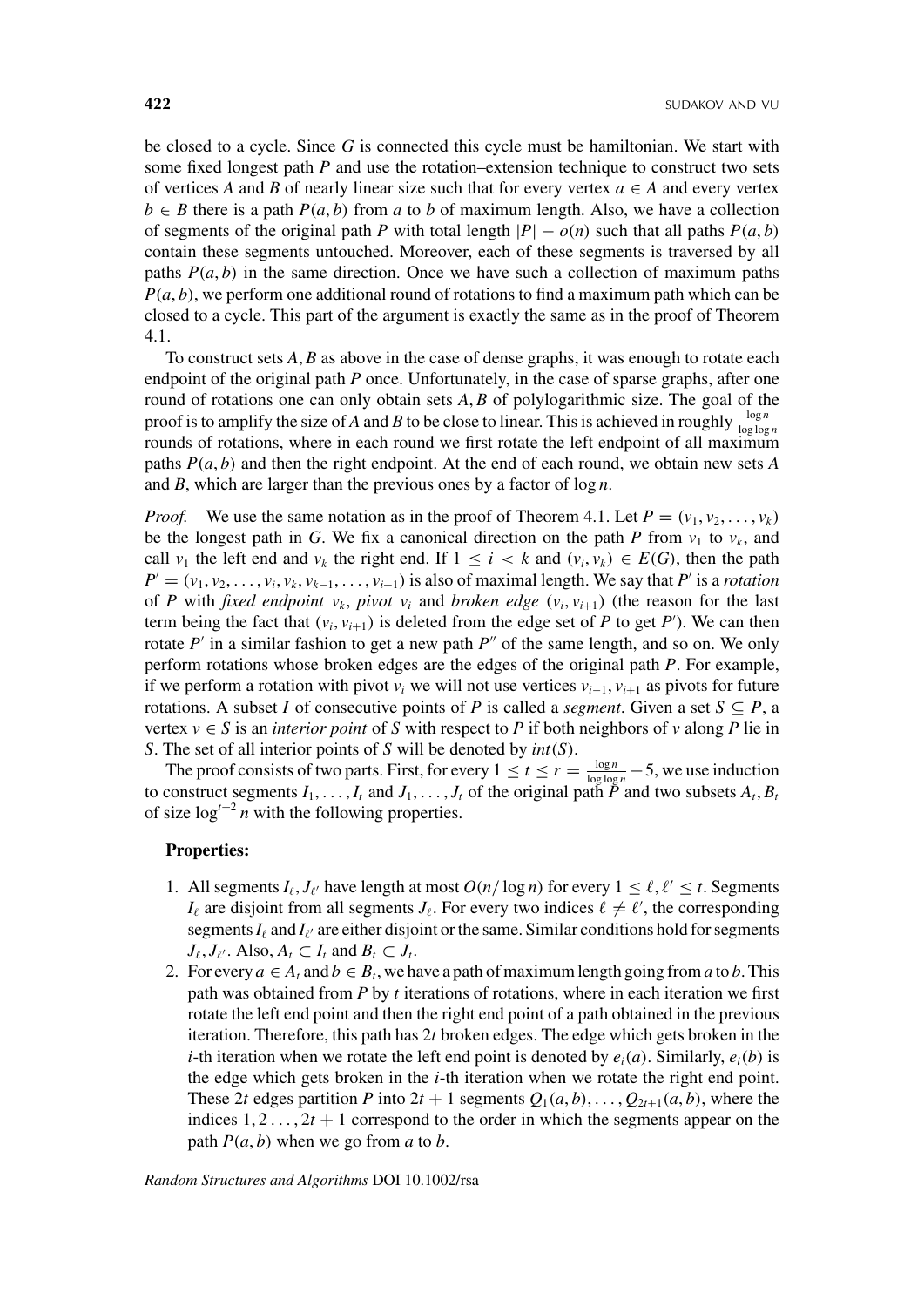- 3. For any  $a \in A_t$ , the corresponding edges  $e_1(a), \ldots, e_t(a)$  depend only on a, regardless of the right end point  $b \in B_t$ . Also, the edge  $e_\ell(a)$  belongs to  $I_\ell$  for all  $a \in A_t$  and  $1 \leq \ell \leq t$ . Similarly, the edges  $e_1(b), \ldots, e_t(b)$  depend only on *b*, and  $e_\ell(b)$  belongs to  $J_{\ell}$  for all  $b \in B_t$  and  $1 \leq \ell \leq t$ . Moreover, the order in which the 2*t* edges {*e*(*a*)}∪{*e*(*b*)} appear on the path *P* is universal (i.e., it does not depend on the pair  $(a, b)$ ).
- 4. There is a universal pair  $(\pi, z)$  (i.e., it does not depend on the endpoints  $a, b$ ), where  $\pi$  is a permutation in  $S_{2t+1}$  and *z* is a binary vector of length  $2t + 1$ . Permutation  $\pi$ records the order in which the segments  $Q_i(a, b)$  appear on the path *P*. For example  $\pi(i) = j$  means that  $Q_i(a, b)$  is the *j*-th segment from the left on *P*. The vector *z* records the direction in which these segments are traversed by  $P(a, b)$ :  $z_i = 0$  if  $P(a, b)$  traverses  $Q_i(a, b)$  from left to right (in the direction of *P*) and  $z_i = 1$  otherwise. Therefore, although segments  $Q_i(a, b)$  do depend on the endpoints  $a, b$ , we have that these segments appear on paths *P* in exactly the same order, and also the direction in which each segment  $Q_i(a, b)$  is traversed is the same for all paths  $P(a, b)$ .

Suppose that we have constructed sets  $A_r$ ,  $B_r$  of size  $\log^{r+2} n$  and segments  $I_1, \ldots, I_r$  and *J*<sub>1</sub>, ..., *J<sub>r</sub>* which satisfy properties 1–4 for  $r = \frac{\log n}{\log \log n} - 5$ . Then we can complete the proof of the theorem as follows. Note that both  $A_r$  and  $B_r$  have size  $\log^{r+2} n = n/\log^3 n$ , and all paths  $P(a, b)$  have the same vertex set as path *P*. Also by maximality of path  $P(a, b)$ , all neighbors of  $a$  also belong to this path. Thus the neighbors of all vertices in  $A_r$  belong to path *P*. Let  $I = \bigcup_{\ell=1}^{r} I_{\ell}, J = \bigcup_{\ell=1}^{r} J_{\ell}$ , and let *v* be a point in the interior of  $P - (I \cup J)$ adjacent to some  $a \in A_r$ . By the above discussion, the number of such vertices *v* is at least  $|N_G(A_r)| - |I| - |J| - O(r)$ . For every  $b \in B_r$  and for every such *v*, we can rotate  $P(a, b)$ using *v* as pivot and keeping *b* fixed. From properties 1–4, it is easy to check that for every edge of  $P - (I \cup J)$ , there is an index  $1 \le i \le 2r + 1$  such that for all paths  $P(a, b)$  this edge belongs to the segment  $Q_i(a, b)$ . Therefore, every edge of  $P - (I \cup J)$  is traversed in the same direction by all paths  $P(a, b)$ . Thus, the set of endpoints of new paths obtained by such rotations does not depend on *b*. Denote this set by *C*. For every  $b \in B_r$  and  $c \in C$ there exists a maximum length path with endpoints *c* and *b*. As we already mentioned, the size of *C* is at least  $|N_G(A_r)| - |I| - |J| - O(r)$  and  $|A_r| = n/\log^3 n$ . By our assumptions, we have that

$$
|C| \ge \frac{1+\epsilon}{2}n - 2r\frac{n}{\log n} - O(r) > \frac{1+\epsilon}{2}n - o(n) > n/2.
$$

On the other hand, since  $|B_r| = n/\log^3 n$ , the expansion assumption yields

$$
|N_G(B_r)| \ge \frac{1+\epsilon}{2}n > n - |C|.
$$

This implies that  $C \cap N_G(B_r)$  is not empty. So, there is an edge connecting  $B_r$  and C which closes a maximal path to a cycle. The proof is complete.

Next we show, using induction, how to construct segments  $I_1, \ldots, I_t$  and  $J_1, \ldots, J_t$ , and sets  $A_t$ ,  $B_t$  of size  $\log^{t+2} n$ , satisfying properties 1–4. We start with a detailed description of the basis case when  $t = 1$ .

**Construction for**  $t = 1$ **.** By our assumption, the minimum degree  $\delta(G)$  (of *G*) is at least  $\log^4 n/15$ . Because of the maximality of path *P*, all the neighbors of  $v_1$  and  $v_k$  belong to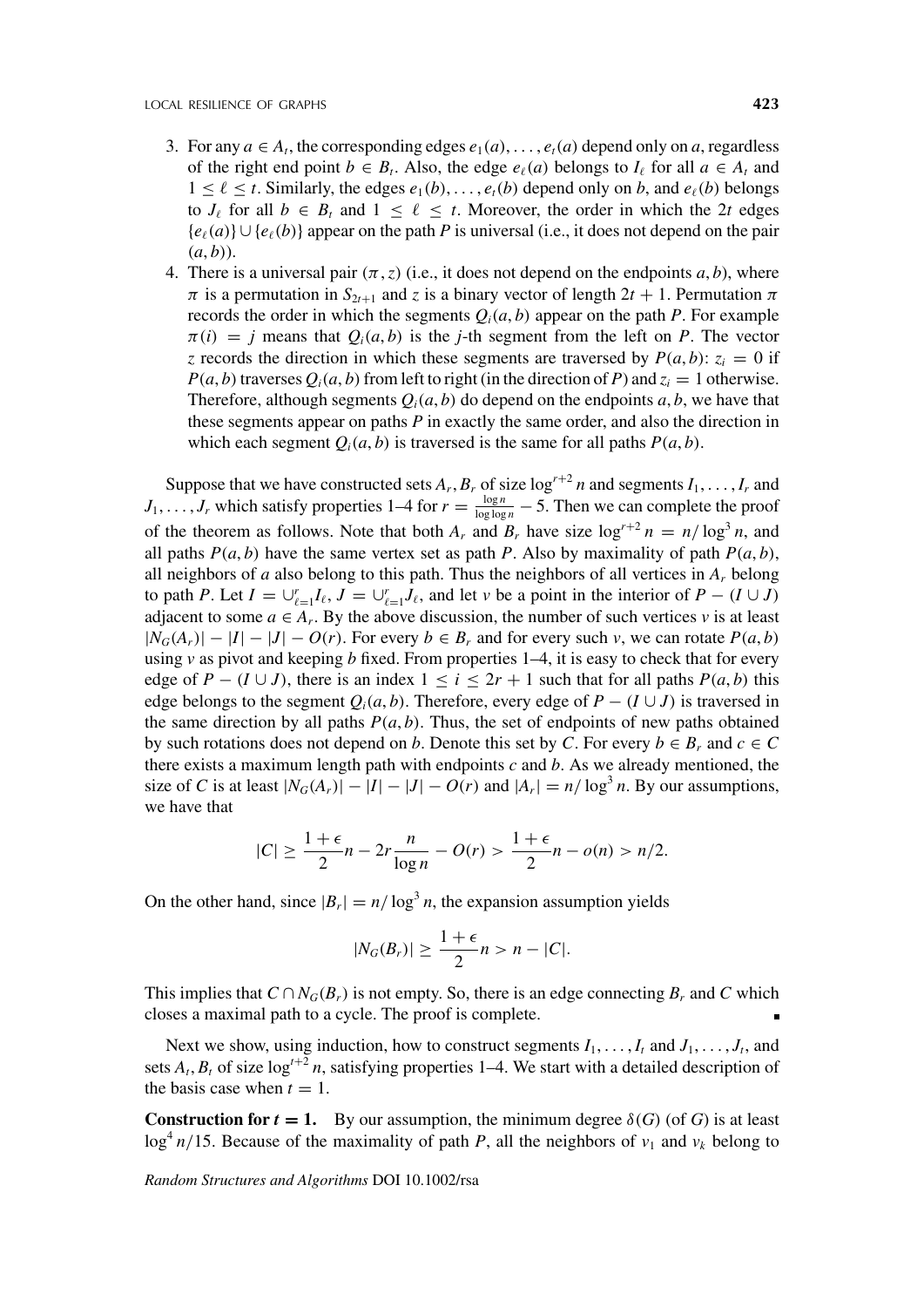*P*. Set  $s = \log n/40$  and partition *P* into *s* segments of length  $|P|/s \le n/s = O(n/\log n)$ . By the pigeonhole principle, there are two segments  $S_1$  and  $S_2$  containing at least  $\delta(G)/s \geq$  $8 \log^3 n/3$  neighbors of  $v_1$  and  $v_k$ , respectively. If  $S_1 \neq S_2$ , let  $I_1 = S_1$  and  $J_1 = S_2$ . Otherwise, divide  $S_1$  into two segments, each containing at least  $4 \log^3 n/3$  neighbors of  $v_1$ . One of these segments must contain at least 4  $\log^3 n/3$  neighbors of  $v_k$ . Call this segment  $J_1$  and the other one  $I_1$ . In both cases, we obtain two disjoint segments  $I_1$ ,  $J_1$  of length  $O(n/\log n)$  such that *int*( $I_1$ ) contains at least log<sup>3</sup> *n* neighbors of  $v_1$  and *int*( $J_1$ ) contains at least log<sup>3</sup> *n* neighbors of  $v_k$ .

For every neighbor *u* of  $v_1$  in  $int(I_1)$ , rotate *P* using *u* as pivot and keeping  $v_k$  fixed. Let *A*<sub>1</sub> be the set of endpoints of paths obtained by such rotations. For  $a \in A_1$ , let  $P(a, v_k)$  be the corresponding new maximum path with endpoints *a* and  $v_k$ , directed from *a* to  $v_k$ . Also, for every  $a \in A_1$  and for every neighbor *w* of  $v_k$  in  $int(J_1)$ , rotate  $P(a, v_k)$  using *w* as pivot and keeping *a* fixed. Let  $B_1$  be the set of endpoints of paths obtained by such rotations. Since  $J_1$  is disjoint from  $I_1$ , all paths  $P(a, v_k)$  traverse the segment  $J_1$  in the same direction. This implies that the set  $B_1$  does not depend on *a*. Both  $A_1$  and  $B_1$  are of size at least  $\log^3 n$ . By deleting some vertices, we can assume that  $|A_1|=|B_1|=\log^3 n$  for convenience. We also know that  $A_1 \subset I_1, B_1 \subset J_1$ , and for every  $a \in A_1$  and  $b \in B_1$  we have a maximum length path  $P(a, b)$  with endpoints *a* and *b*.

Each path  $P(a, b)$  was obtained by two rotations, one from the left and one from the right. Furthermore, it has two broken edges  $e_1(a)$  (obtained when we rotated  $v_1$ ) and  $e_1(b)$ (obtained when we rotated  $v_k$ ). Note that the edge  $e_1(a)$  belongs to  $I_1$  and does not depend on *b*. Similarly, the edge  $e_1(b)$  belongs to  $J_1$  and does not depend on  $a$ . In particular, the order in which  $e_1(a)$  and  $e_1(b)$  appear on the path P is the same order in which the segments  $I_1$  and *J*<sup>1</sup> appear. Therefore, this order is universal and does not depend on the endpoints *a* and *b*. The edges  $e_1(a)$  and  $e_1(b)$  partition the path *P* into 3 segments  $Q_1(a, b)$ ,  $Q_2(a, b)$ ,  $Q_3(a, b)$ , where the indices 1, 2, 3 correspond to the order these segments appear on  $P(a, b)$  when we go from *a* to *b*. We associate with each path  $P(a, b)$  a permutation in  $S_3$  (the permutation group on 1, 2, 3) and a binary vector of length 3. The permutation records the order in which the segments  $Q_i(a, b)$  appear on the path P. The vector records the direction in which these segments were traversed by the path  $P(a, b)$  as follows. The coordinate *i* of the vector is 0 if  $P(a, b)$  traverses  $Q_i(a, b)$  from left to right (in the direction of *P*) and is 1 otherwise. From our construction it follows that, although the location of the segments  $Q_i(a, b)$  does depend on the actual endpoints *a* and *b*, there is a universal pair  $(\pi, z)$  such that all segments  $Q_i(a, b)$  appear on path *P* in the order of  $\pi$ , and all paths  $P(a, b)$  traverse the corresponding segment  $Q_i(a, b)$  in the direction defined by the *z<sub>i</sub>*. In particular, every edge outside  $I_{1,1} \cup J_{1,1}$ is unbroken has the same index  $1 \le i \le 3$  of interval  $Q_i(a, b)$  to which it belongs for all paths  $P(a, b)$ , and therefore is traversed in the same direction by all these paths.

**Induction step:** Suppose we have segments  $I_1, \ldots, I_t$  and  $J_1, \ldots, J_t$  of the path *P* and two subsets  $A_t$ ,  $B_t$  of size  $\log^{t+2} n$ , satisfying properties 1–4. We construct new sets of end points  $A_{t+1}$  and  $B_{t+1}$  by first rotating the left end points of all paths  $P(a, b), a \in A_t, b \in B_t$ , keeping right end points fixed, and then vice versa. When we rotate the left end points of all paths  $P(a, b)$ , we obtain new segments  $I_1, \ldots, I_t, I_{t+1}$  and  $J_1, \ldots, J_t$ , and sets  $A_{t+1}$  and  $B_t$ . The set  $A_{t+1}$  will be larger than the original set  $A_t$  by a factor  $\log^2 n$ . On the other hand, the new set  $B_t$  might decrease by a factor  $2(t + 1)$  during this operation. Note that we slightly abusing notation here, since both segments  $I_1, \ldots, I_t, J_1, \ldots, J_t$  and also set  $B_t$  are changing during the rotation, and are not what they were originally. Next we rotate right endpoints of all paths  $P(a, b)$ ,  $a \in A_{t+1}$ ,  $b \in B_t$  (here  $B_t$  is the new set we got after rotating left end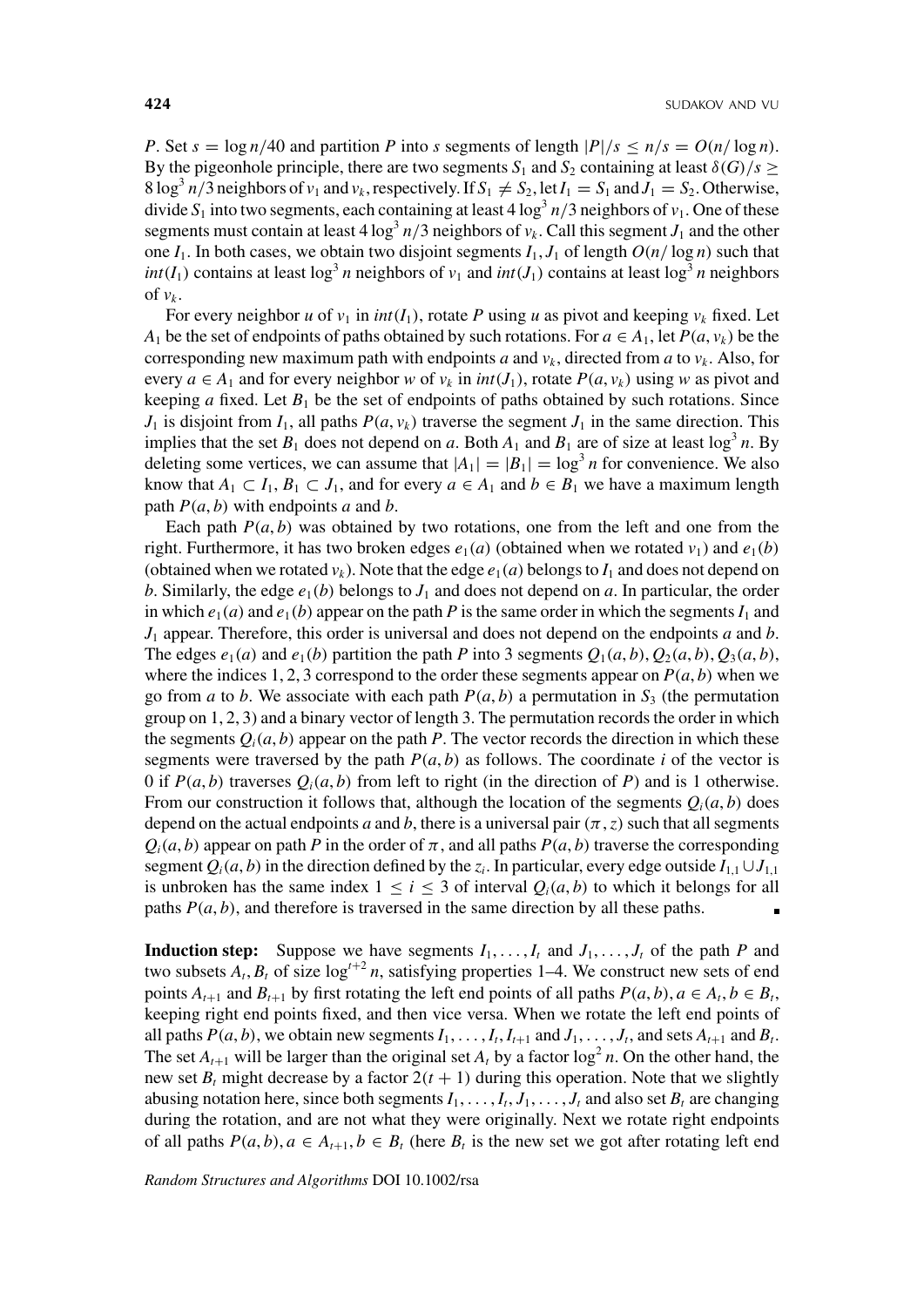points). In the end of the rotation from the right we obtain new segments  $I_1, \ldots, I_t, I_{t+1}$  and  $J_1, \ldots, J_t, J_{t+1}$ , and sets  $A_{t+1}$  and  $B_{t+1}$ . After the second round of rotations the size of the set  $B_{t+1}$  will be larger than the set  $B_t$  by a factor  $\log^2 n$ , but the set  $A_{t+1}$  might shrink by a factor of  $2(t + 1)$ . Overall, after rotating left and right end points, the sizes of the new sets  $A_{t+1}$ ,  $B_{t+1}$  are larger then the sizes of the original sets  $A_t$ ,  $B_t$  by a factor of at least  $\Omega(\log^2 n/t) \gg \log n$ . Moreover we perform rotations so that we preserve all the properties 1–4. Thus, at the end of the induction step we obtain new sets  $A_{t+1}, B_{t+1}$  of size  $\log^{t+3} n$ (this is in fact a lower bound, but we can always delete extra vertices) and two collections of segments  $I_1, \ldots, I_{t+1}$  and  $J_1, \ldots, J_{t+1}$  satisfying properties 1–4.

Now we give a detailed description of how we rotate the left end points of paths *P*(*a*, *b*). Rotation of the right end points is done similarly and we will omit its description here. By the expansion properties of *G* we have that  $|N(A_t)| \geq (\log^4 n)|A_t|/15$ . Because of the maximality of paths  $P(a, b)$  and the fact that they all have the same vertex set as  $P$ , all neighbors of vertices in  $A_t$  belong to  $P$ . To give further details of the rotation procedure we need to consider several cases. The first case is when there are at least  $|N(A_t)|/3$  neighbors of  $A_t$  outside the set  $\cup_{\ell} (I_{\ell} \cup J_{\ell})$ . This a basic case which is also used to analyze the other two cases. The second case is when there are at least  $|N(A_t)|/3$  neighbors of  $A_t$  inside  $\cup_f J_f$ . The third (final) case is when there are at least  $|N(A_t)|/3$  neighbors of  $A_t$  inside  $\cup_{\ell} I_{\ell}$ . Clearly one of these three cases always happens.

*Case 1.* Suppose that there are at least  $(\log^4 n)|A_t|/45$  vertices of  $N(A_t)$  which do not belong to any segment  $I_\ell$  or  $J_\ell$ . Since  $P \setminus \cup_\ell (I_\ell \cup J_\ell)$  is a union of at most  $2t+1$  segments, we can take one of them, which we call *S*, that contains at least  $\Omega((\log^4 n)|A_t|/t)$  vertices from *N*( $A_t$ ). Partition *S* into log *n* segments of length  $|S|/\log n \le n/\log n$ . Then the interior of one of these segments contains at least  $\Omega((\log^3 n)|A_t|/t) \gg (\log^2 n)|A_t|$  points from  $N(A_t)$ . Denote this segment by  $I_{t+1}$ .

Let  $P(a, b)$  be an arbitrary maximum path with  $a \in A_t, b \in B_t$ . This path has 2*t* broken edges  $\{e_{\ell}(a)\}\cup\{e_{\ell}(b)\}\$  which partition it into 2*t* + 1 segments  $Q_1(a, b), \ldots, Q_{2t+1}(a, b),$ which are also segments of the original path *P*. As usual, the indices of these segments correspond to the order in which they appear on  $P(a, b)$  when we go from *a* to *b*. Since  $e_{\ell}(a) \in I_{\ell}, e_{\ell}(b) \in J_{\ell}$  and  $I_{t+1}$  is located outside  $\cup_{\ell} (I_{\ell} \cup J_{\ell})$ , we have that  $I_{t+1}$  contains none of these edges and its position with respect to  $\{e_{\ell}(a)\} \cup \{e_{\ell}(b)\}$  is exactly the same for all  $a \in A_t, b \in B_t$ . Therefore there is an integer  $1 \le q \le 2t + 1$ , which does not depend on the endpoints *a*, *b*, such that  $I_{t+1}$  is a subset of the *q*-th segment (from the left) of  $P \setminus \{e_{\ell}(a)\} \cup \{e_{\ell}(b)\}\)$ . Let  $1 \leq h \leq 2t + 1$  be such that  $\pi(h) = q$ . By the definition of the permutation  $\pi$ ,  $I_{t+1}$  is a subset of  $Q_h(a, b)$  for all paths  $P(a, b)$ . Without loss of generality, suppose that  $z_h = 0$ , i.e., all paths  $P(a, b)$  traverse the segment  $Q_h(a, b)$  from left to right (in the direction of path *P*). The case when  $z<sub>h</sub> = 1$  can be treated similarly.

Let *v* be a neighbor of *a* in the interior of  $I_{t+1}$  and let  $(a', v)$  be the edge of *P* (and hence edge of  $P(a, b)$ ) where  $a'$  is the vertex which is immediately to the left of  $v$ . Then we can rotate the path  $P(a, b)$ , using  $v$  as a pivot and keeping  $b$  fixed, to obtain a new path *P*(*a*', *b*). Put *a*<sup>'</sup> ∈ *A*<sub>*t*+1</sub>, and note that for all *b* ∈ *B*<sub>*t*</sub>, we will have the same new broken edge  $(a', v)$ , which we denote by  $e_{t+1}(a')$ . Also, for all  $1 \leq \ell \leq t$ , define  $e_{\ell}(a') = e_{\ell}(a)$ . By our construction, it is easy to see that for all  $a'$  and  $b$ , the order in which the  $2t + 1$  edges {*e*<sub>*l*</sub>(*a*')}∪{*e*<sub>*l*</sub>(*b*)} appear on the path *P* is universal (i.e, does not depend on the pair (*a'*, *b*)).

The edges  $\{e_{\ell}(a')\} \cup \{e_{\ell}(b)\}$  partition *P* into 2*t* + 2 segments  $Q'_{1}(a, b), \ldots, Q'_{2t+2}(a, b)$ , where the indices correspond to the order in which these segments are traversed by the path *P*(*a*', *b*). New segments are obtained from segments  $Q_1(a, b), \ldots, Q_{2t+1}(a, b)$  as follows.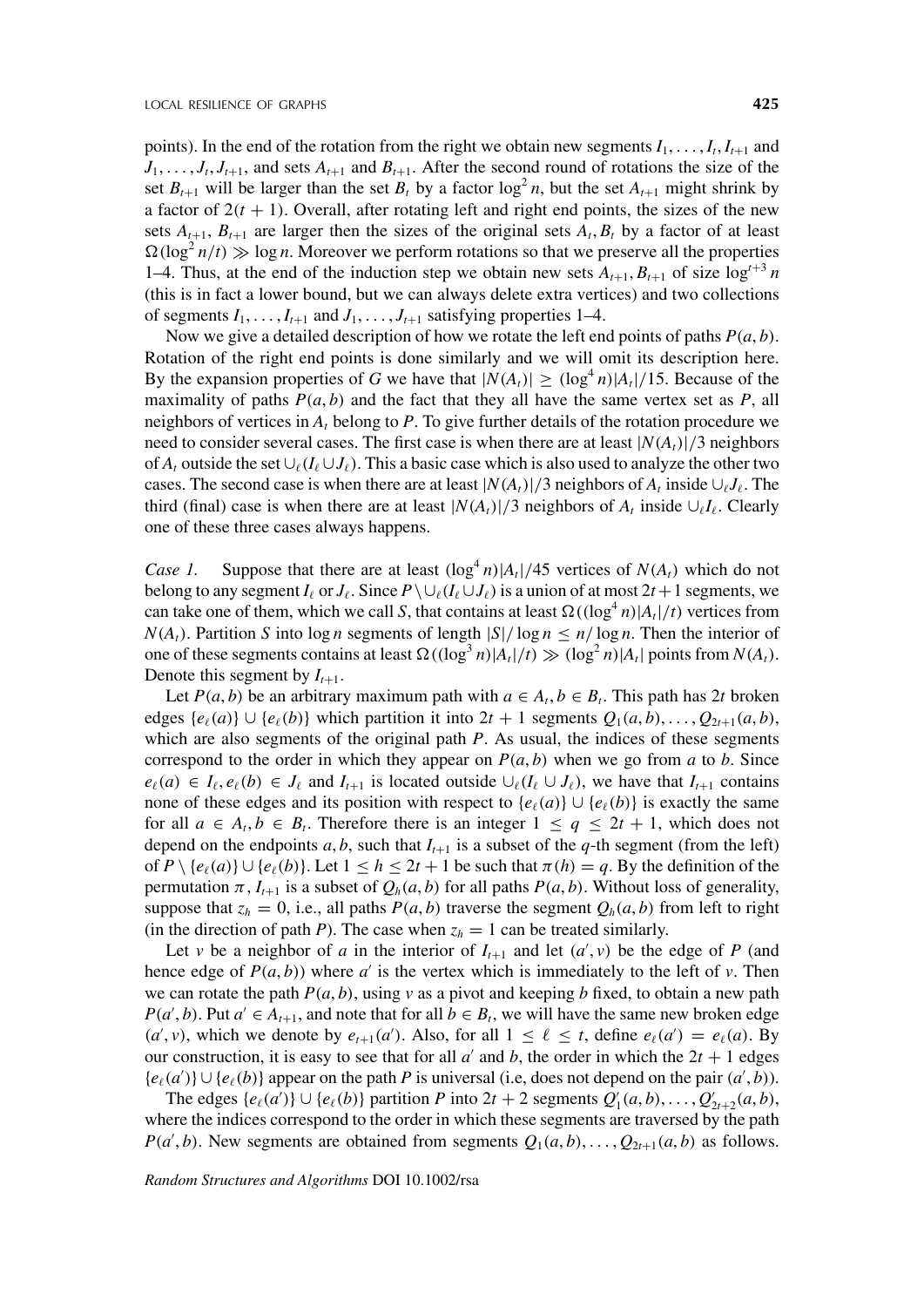$Q'_1(a, b)$  is the left part of  $Q_h(a, b)$  from the beginning of  $Q_h(a, b)$  to *a*<sup>'</sup>, and  $Q'_{h+1}(a, b)$  is the right part of  $Q_h(a, b)$  from the pivot vertex v to the end. For all  $2 \le p \le h$ , we have that  $Q'_p(a, b) = Q_{h-p+1}(a, b)$ . Moreover, for all  $h < p \le 2t + 2$ ,  $Q'_p(a, b) = Q_{p+1}(a, b)$ . Thanks to the correspondence between the old and new segments, the order in which the segments  $\{Q'_p(a, b)\}$  appear on the path *P* does not depend on the path  $P(a', b)$ . Therefore, the permutation  $\pi'$  which records this order is the same for all new paths. Finally, we will show that the new vector  $z'$  that records the directions in which  $P(a', b)$  traverses the segments  $\{Q'_p(a, b)\}\$ is also universal. Note that after the rotation of  $P(a, b)$  with fixed *b* and pivot *v*, the new path has opposite direction on the part of  $P(a, b)$  before *v*, and same direction as *P*(*a*, *b*) on the part after *v*. Therefore, we have that  $z_1 = 1 - z_h$  and  $z_p = 1 - z_{h-p+1}$  for all  $2 \le p \le h$ , and  $z_p = z_{p+1}$  for all  $h \le p \le 2t + 2$ . Now we can conclude that the new family of maximum paths possesses properties 1–4.

*Case 2.* Suppose that there are at least  $(\log^4 n)|A_t|/45$  vertices of  $N(A_t)$  inside  $\cup_{\ell} J_{\ell}$ . Then there is an index  $\ell^*$  such that  $J_{\ell^*}$  contains at least  $\Omega((\log^4 n)|A_t|/t) > (\log^3 n)|A_t|$  vertices from  $N(A_t)$ . Since some of the segments  $J_\ell$  might be equal, let *L* be the set of all indices  $1 ≤ l ≤ t$  such that  $J_{l} = J_{l^*}$ . Partition  $J_{l^*}$  into 2t segments  $S_1, \ldots, S_{2t}$ , each containing  $(\log^3 n)|A_t|/(2t) \gg (\log^2 n)|A_t|$  vertices of  $N(A_t)$ . Since for every fixed  $b \in B_t$ , the number of broken edges  $\{e_{\ell}(b)\}$  is at most *t*, at least half of all the segments  $S_i$  contain no such edge. By averaging, there is a segment  $S_i$  such that for at least half of the vertices  $b \in B_t$  this segment contains no edges  $\{e_{\ell}(b)\}\$ . Let *B*<sup> $\ell$ </sup> be the collection of those *b* where  $\{e_{\ell}(b)\}\$ is not in *S<sub>i</sub>*. For every  $b \in B'_t$ , consider the location of the segment *S<sub>i</sub>* with respect to the edges  ${e_{\ell}(b), \ell \in L}$ . Note that by properties 1–4, these edges appear in the same order inside  $J_{\ell^*}$ and partition it into at most  $t + 1$  segments, one of which contains  $S_i$ . Therefore, there is a subset *B*<sup>*t*</sup> ⊂ *B*<sup>*t*</sup> of size at least  $|B_t|/(t+1)$  such that for all *b* ∈ *B*<sup>*t*</sup>, the segment *S<sub>i</sub>* has exactly the same location with respect to the edges  $\{e_{\ell}(b)\}, \ell \in L$ .  $J_{\ell^*} \setminus S_i$  consists of two disjoint segments:  $J'$  on the left and  $J''$  on the right. Moreover, let  $L'$  be the set of indices  $\ell \in L$  such that  $e_{\ell}(b)$  appears on the left of  $S_i$ , and let  $L''$  be the set of indices  $\ell \in L$  such that  $e_{\ell}(b)$  appear on the right of  $S_i$ .

Define new segments  $J_{\ell} = J'$  for  $\ell \in L'$  and  $J_{\ell} = J''$  for  $\ell \in L''$ . Redefine  $B_t = B''_t$ . Note that since we only delete points from  $B_t$ , the new segments and the sets  $A_t$  and  $B_t$ still satisfy all properties 1–4. On the other hand, we now have the segment  $S_i$  of length at most  $n/\log n$  (since it is a subset of  $J_{\ell^*}$ ), which is disjoint from all segments  $I_{\ell}, J_{\ell}$  and contains  $\gg (\log^2 n)|A_t|$  vertices of  $N(A_t)$ . Let  $I_{t+1} = S_t$ . Then we can perform a rotation of the points in  $A_t$  as we did in Case 1. Note that in the end we will get a set  $A_{t+1}$  which has size  $\gg (\log^2 n)|A_t|$ . On the other hand, the set  $B_t$  may shrink by a factor of at most  $2(t+1)$ . However, as we already mentioned in the beginning of the induction step, this loss in the size of  $B_t$  will be compensated later when we rotate right end points.

*Case 3.* If cases 1 and 2 do not occur, then there are less than  $(\log^4 n)|A_t|/45$  vertices outside the set  $\cup_{\ell}(I_{\ell}\cup J_{\ell})$  and also less than  $(\log^4 n)|A_t|/45$  vertices inside the set  $\cup_{\ell} J_{\ell}$ . Since the size of  $N(A_t)$  is at least  $(\log^4 n)|A_t|/15$ , we have at least  $(\log^4 n)|A_t|/45$  neighbors of  $A_t$ inside ∪<sub>*l*</sub> $I$ <sub>*l*</sub>. Hence there is an index  $\ell^*$  such that  $I_{\ell^*}$  contains at least Ω((log<sup>4</sup> *n*)| $A_t$ |/*t*) >  $(\log^3 n)|A_t|$  vertices from  $N(A_t)$ . Let *L* be the set of all indices  $1 \leq \ell \leq t$  such that  $I_\ell = I_{\ell^*}$ . Since for every  $a \in A_t$  there are at most *t* broken edges  $e_\ell(a)$  inside  $I_{\ell^*}$ , the total number of broken edges inside this segment is at most  $t | A_t | \ll (\log n) |A_t|$ . Therefore, there is a subset *D* of at least  $(\log^3 n)|A_t|/2$  vertices from  $N(A_t)$  inside  $I_{\ell^*}$ , such that for every vertex  $u \in D$ , there is a segment of the path *P* of length  $\log n$  (constant length here is enough) with center in *u*, which contains no broken edges. By definition, for every  $u \in D$  there is a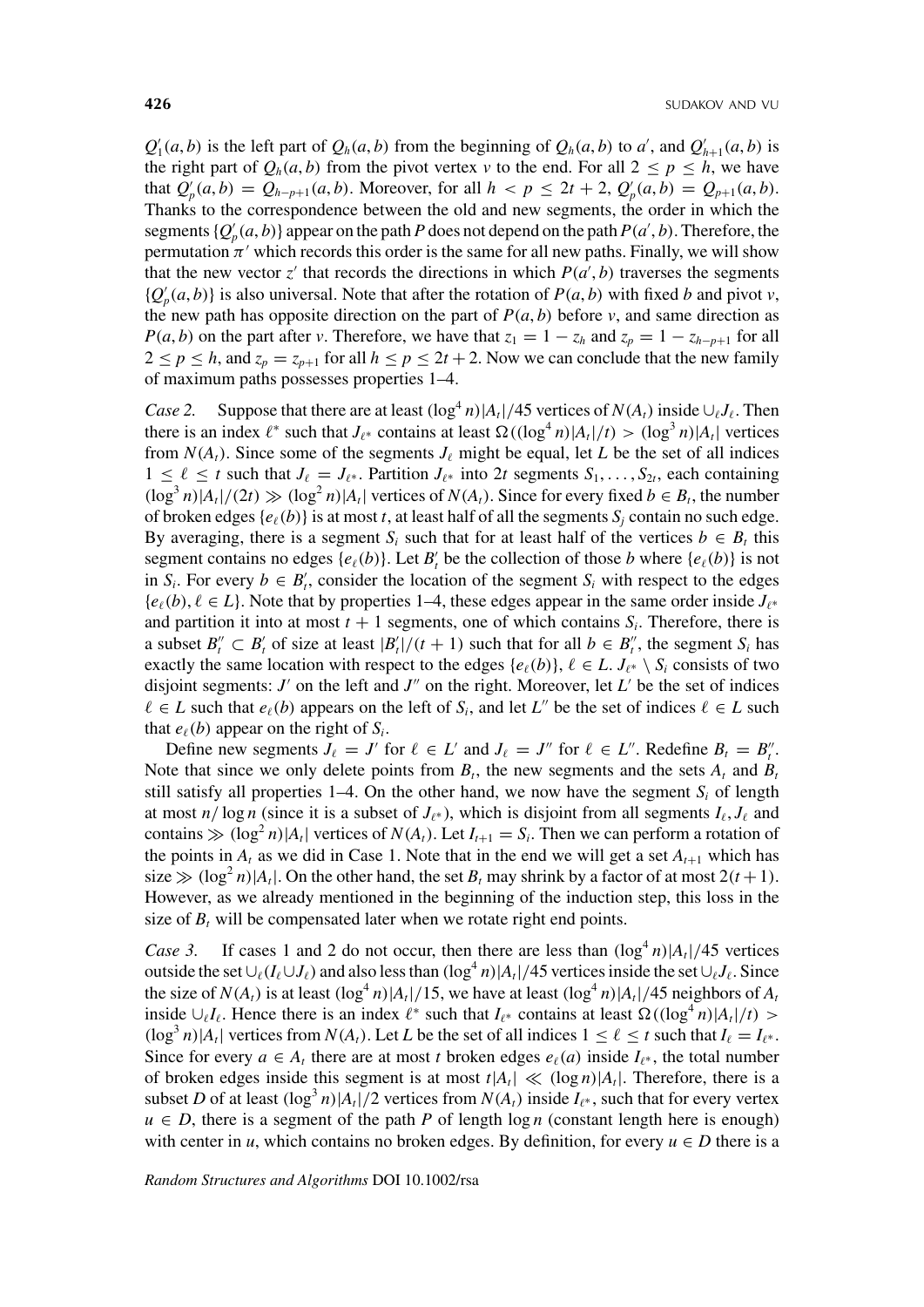vertex  $a_u \in A_t$  adjacent to *u*. If there are several such vertices, we fix one of them for each *u*. By properties 1–4, the broken edges { $e_{\ell}(a), \ell \in L$ } appear in the same order in  $I_{\ell^*}$  for all *a* ∈ *A<sub>t</sub>*, and partition it into at most *t* + 1 segments. So, there exists a subset *D'* ⊂ *D* of size at least  $|D|/(t+1) \gg (\log^2 n)|A_t|$ , and an index *j* such that every  $u \in D'$  appears in the *j*-th segment (from the left) of  $I_{\ell^*} \setminus \{e_{\ell}(a_u), \ell \in L\}$ , where  $a_u$  is the neighbor of *u* in  $A_t$  which we fixed.

Since the order of edges  $\{e_{\ell}(a)\}$  is the same for all *a* we conclude that there are two indices  $\ell_1$  and  $\ell_2$  such that every  $u \in D'$  appears after edge  $e_{\ell_1}(a_u)$  and before edge  $e_{\ell_2}(a_u)$ . By properties 1–4, there is an index  $1 \le h \le 2t + 1$  such that *u* is contained in the segment  $Q_h(a_u, b)$ , and this holds for all  $u \in D'$  and  $b \in B_t$ . Without loss of generality, suppose that  $z_h = 0$ , i.e., all paths  $P(a, b)$  traverse the segment  $Q_h(a, b)$  from left to right (in the direction of path *P*). Let *a'* be the left neighbor of *u* on the path *P*. Then we can rotate  $P(a, b)$ , using *u* as a pivot and keeping *b* fixed, to obtain a new path  $P(a', b)$ . Put  $a' \in A_{t+1}$ , and note that for all *b* ∈ *B*<sub>*t*</sub>, we should have the same new broken edge  $(a', u)$  which we denote  $e_{t+1}(a')$ . Also, for all  $1 \leq \ell \leq t$ , let  $e_{\ell}(a') = e_{\ell}(a)$ . By our construction,  $e_{t+1}(a')$  is located after  $e_{\ell_1}(a')$  and immediately before  $e_{\ell_2}(a')$ . So the order in which the 2*t* + 1 edges { $e_{\ell}(a')$ } ∪ { $e_{\ell}(b)$ } appear on the path *P* do not depend on the pair  $(a', b)$ . The rest the of analysis showing that all new maximum paths  $P(a', b)$  have the same permutation  $\pi'$  and vector  $z'$  is exactly the same as in Case 1 and omitted. Finally, set  $I_{t+1} = I_{\ell^*}$  and note that  $|A_{t+1}| = |D'| \gg (\log^2 n)|A_t|$ . This concludes the description of the rotation procedure for the left end points.

As we mentioned earlier, the rotation of the right end points can be done similarly. Therefore, this also completes the proof of the induction step.

#### **4.3. Sparse Pseudorandom Graphs**

Theorem 4.6 can be also applied to show that sparse  $(n, D, \lambda)$ -graphs have local resilience with respect to hamiltonicity. For this we first need to prove the following analog of Lemma 4.5.

**Lemma 4.7.** *For any fixed*  $\epsilon > 0$  *and sufficiently large n the following holds. Let G be an*  $(n, D, \lambda)$ -graph with  $D/\lambda > \log^2 n$  and let H be a subgraph of G with maximum degree  $\Delta(H)$  ≤ (1/2 −  $\epsilon$ )*D*, then the graph  $G' = G - H$  is

- *connected;*
- every subset U of G' of size at most  $n/\log^4 n$  satisfies that  $|N_{G'}(U)| \geq |U| \log^4 n/15$ ;
- every subset *W* of size at least  $n/\log^3 n$  has  $|N_{G'}(W)| \geq \frac{1+\epsilon}{2}n$ .

*Proof.* We use the following well known estimate on the edge distribution of an  $(n, D, \lambda)$ graph  $G$  (see, e.g., [1], Corollary 9.2.5). For every two (not necessarily disjoint) subsets *B*, *C*  $\subseteq$  *V*, let *e*(*B*, *C*) denote the number of ordered pairs (*u*, *v*) with  $u \in B$ ,  $v \in C$  such that *uv* is an edge. Note that if  $u, v \in B \cap C$ , then the edge *uv* contributes 2 to *e*(*B*, *C*). In this notation,

$$
\left| e(B, C) - \frac{D}{n} |B||C| \right| \leq \lambda \sqrt{|B||C|}.
$$

Let *U* be a subset of *G*' of size at most  $n/\log^4 n$  and let  $X = U \cup N_{G'}(U)$ . Observe that since  $\Delta(H) \leq (1/2 - \epsilon)D$  we have that the minimum degree of *G'* is at least  $D - \Delta(H) > D/2$ .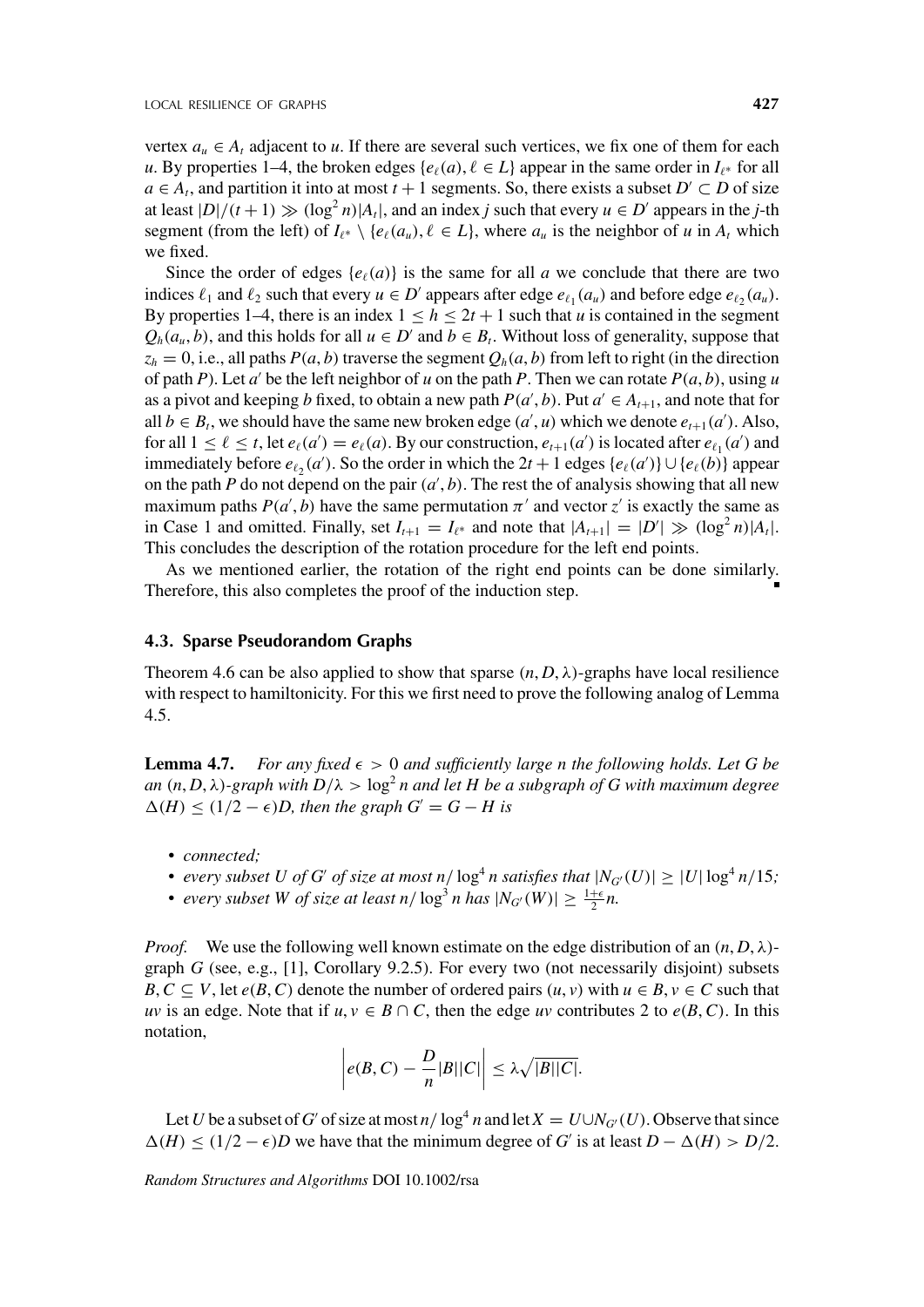Therefore

$$
e_G(U, X) \ge e_{G'}(U, X) \ge \frac{D}{2}|U| - 2e_G(U) \ge \frac{D}{2}|U| - \frac{D}{n}|U|^2 - \lambda|U|
$$
  

$$
\ge \left(\frac{D}{2} - \frac{D}{\log^4 n} - \frac{D}{\log^2 n}\right)|U| \ge \frac{2}{5}D|U|.
$$

Suppose that  $|X| \leq \frac{\log^4 n}{14} |U| \leq n/14$ . Then

$$
e_G(U, X) \le \frac{D}{n}|U||X| + \lambda \sqrt{|U||X|} \le \frac{D}{14}|U| + \frac{\lambda \log^2 n}{\sqrt{14}}|U|
$$
  

$$
< \left(\frac{D}{14} + \frac{D}{\sqrt{14}}\right)|U| < \frac{2}{5}D|U|.
$$

This contradiction implies that  $|X| \ge \frac{\log^4 n}{14} |U|$  and that  $|N_{G'}(U)| \ge |X| - |U| > \frac{\log^4 n}{15} |U|$ .

Now suppose that W is a set of vertices of size at least  $n/\log^3 n$  such that  $|N_{G'}(W)| < \frac{1+\epsilon}{2}n$ . Let  $Y \subseteq W$  of size  $|Y| = n/\log^3 n$ . Then also  $|N_{G'}(Y)| < \frac{1+\epsilon}{2}n$  and there is a subset *Z* of *G*<sup> $\prime$ </sup> of size at least  $\frac{1-\epsilon}{2}n$  such that  $e_G(Y, Z) = 0$ . Hence all the edges of *G* from *Y* to *Z* were deleted when we removed *H* and therefore  $e_G(Y, Z) \le \Delta(H)|Y| \le (1/2 - \epsilon)D|Y|$ . On the other hand

$$
e_G(Y, Z) \ge \frac{D}{n}|Y||Z| - \lambda \sqrt{|Y||Z|} \ge \frac{1 - \epsilon}{2}D|Y| - \lambda \log^{3/2} n|Y|
$$

$$
\ge \left(\frac{1 - \epsilon}{2} - \frac{1}{\sqrt{\log n}}\right)D|Y| > (1/2 - \epsilon)D|Y|.
$$

This contradiction implies that  $|N_{G'}(W)| \ge \frac{1+\epsilon}{2}n$ . In particular, every connected component of  $G'$  has size larger than  $n/2$  so  $G'$  is connected.

This lemma and Theorem 4.6 imply the following theorem, which strengthens the result of Krivelevich and Sudakov [12] on the hamiltonicity of sparse  $(n, D, \lambda)$ -graphs.

**Theorem 4.8.** For any fixed  $\epsilon > 0$  and n sufficiently large the following holds. Let G be *an*  $(n, D, \lambda)$ -graph such that  $D/\lambda > \log^2 n$ . If H is a subgraph of G with maximum degree  $\Delta(H) \leq (1/2 - \epsilon)D$  then  $G' = G - H$  contains a Hamilton cycle. In other words, the local *resilience of G with respect to hamiltonicity is at least*  $(1/2 - \epsilon)D$ .

*Remark.* Using a more careful analysis one can show that in the statement of Proposition 4.6 it suffices to assume that small sets expand by a factor of  $\log^{2+\delta} n$  for arbitrary fixed  $\delta > 0$  (instead of log<sup>4</sup> *n*/15). Therefore the assertion of Theorem 4.8 holds already when  $p \geq \log^{2+\delta} n/n$  and in Theorem 4.8 it is enough to assume that  $D/\lambda > \log^{1+\delta} n$ .

#### **5. CHROMATIC NUMBER**

In this section we obtain results on local resilience of random graphs with respect to colorability. We start with the proof of Theorem 2.7, which states that for every positive integer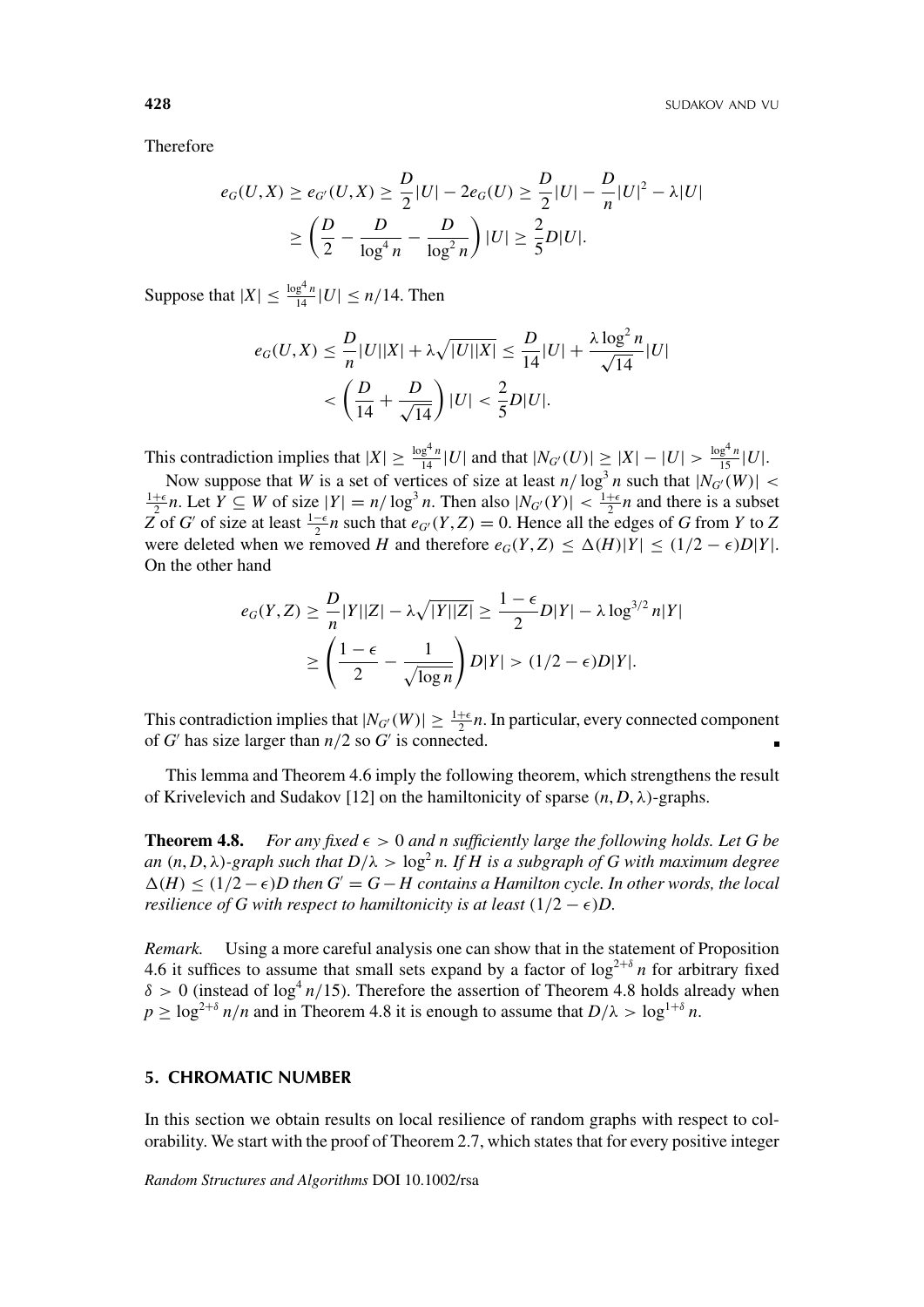*d* and for every  $\epsilon > 0$  there exist a constant  $c(d, \epsilon)$  such that if the edge probability  $p > c/n$ then almost surely

$$
\max_{H,\Delta(H)\leq d} \chi(G(n,p)\cup H) \leq (1+\epsilon)\chi(G(n,p)).
$$

Since for dense random graphs we obtain much stronger result, we prove the theorem only for  $p = o(1)$ . To do so we will need the following two lemmas which summarize some useful properties of random graphs. The first one is well known and gives the asymptotic value of the chromatic number of random graph. It is an immediate corollary of the result of Łuczak (mentioned earlier) together with a result of Shamir and Spencer about concentration of the chromatic number of  $G(n, p)$ . We refer an interested reader to the Chapter 7 of [7] for the detailed description of these results.

**Lemma 5.1.** *For every*  $\epsilon > 0$  *there exist*  $c(\epsilon)$  *such that if*  $c/n < p = o(1)$  *then with probability at least*  $1 - n^{-1}$ 

$$
(1 - \epsilon/4) \frac{np}{2 \log np} < \chi(G(n, p)) < (1 + \epsilon/4) \frac{np}{2 \log np}.
$$

A graph is *d-degenerate* if every subgraph of it contains a vertex of degree at most *d*. It is a simple and well known fact that every *d*-degenerate graph is  $(d+1)$ -colorable. We will also need the following estimate of the density of small subgraphs of  $G(n, p)$ . This estimate is standard (see, e.g., [7]) and can be easily verified using the first moment method.

**Lemma 5.2.** *If*  $p \ge 200/n$ , then a.s. every  $t \le n/\log^2(np)$  vertices of random graph  $G(n, p)$  span fewer than  $(2np/log^2(np))$ t edges. Therefore any subgraph of this graph *induced by a subset U of size*  $|U| \le n/\log^2(np)$ , *is*  $4np/\log^2(np)$ *-degenerate.* 

**Proof of Theorem 2.7.** Let *H* be a graph on the vertex set [*n*] with  $\Delta(H) \leq d$  and let  $s = 2d \log^2(np)$ . Pick a partition of vertices of *H* into parts  $V_1, \ldots, V_s$  of size *n*/*s* uniformly at random. Denote by *Y* the number of edges of *H* which fall into one of the parts*Vi*. For every edge, the probability of it falls into one of the  $V_i$  is  $(1+o(1))/s$ . By linearity of expectation  $\mathbb{E}[Y] \leq (1+o(1))\frac{nd}{2s}$ . By Markov's inequality, with probability at least  $(1+o(1))/2 > 1/3$ (i.e. for at least  $1/3$  of all possible partitions) we have that  $Y \le nd/s = \frac{n}{2 \log^2(np)}$ . Hence for every graph *H*, for at least 1/3 of all possible partitions, the number of edges of *H* falling into one of the parts is at most  $\frac{n}{2 \log^2(np)}$ .

Now fix a partition  $V_1, \ldots, V_s$  and consider the probability of the event that for some *i*, the subgraph of  $G = G(n, p)$  induced by  $V_i$  has chromatic number greater than  $(1 +$  $\epsilon/4$ )  $\frac{np}{2 \log(np/s)}$ . If *np* is sufficiently large, then by Lemma 5.1 the probability of this event is at most  $s \cdot (n/s)^{-1} = s^2/n = o(1)$ . Therefore with probability  $1 - o(1) > 2/3$  (i.e. for almost every partition) we have that the chromatic number of  $G[V_i]$  is bounded by  $(1 + \epsilon/4) \frac{np/s}{2 \log(np/s)}$ . This implies that almost surely for random graph  $G = G(n, p)$  and every graph  $\hat{H}$  with maximum degree  $d$  there is a partition  $V_1, \ldots, V_s$  such that there are at most  $\frac{n}{2 \log^2(np)}$  edges of *H* which are contained in some part *V<sub>i</sub>* and for every *i* we have that  $\chi(G[V_i]) \leq (1 + \epsilon/4) \frac{np/s}{2 \log(np/s)}.$ 

Now we can color  $\widetilde{G} \cup \widetilde{H}$  as follows. First color each induced subgraph  $G[V_i]$  by at most  $(1 + \epsilon/4) \frac{np/s}{2 \log(np/s)}$  colors, using new colors for every *i*. This may create some monochromatic edges, all of which belong to  $H$  and are contained in one of the  $V_i$ . The number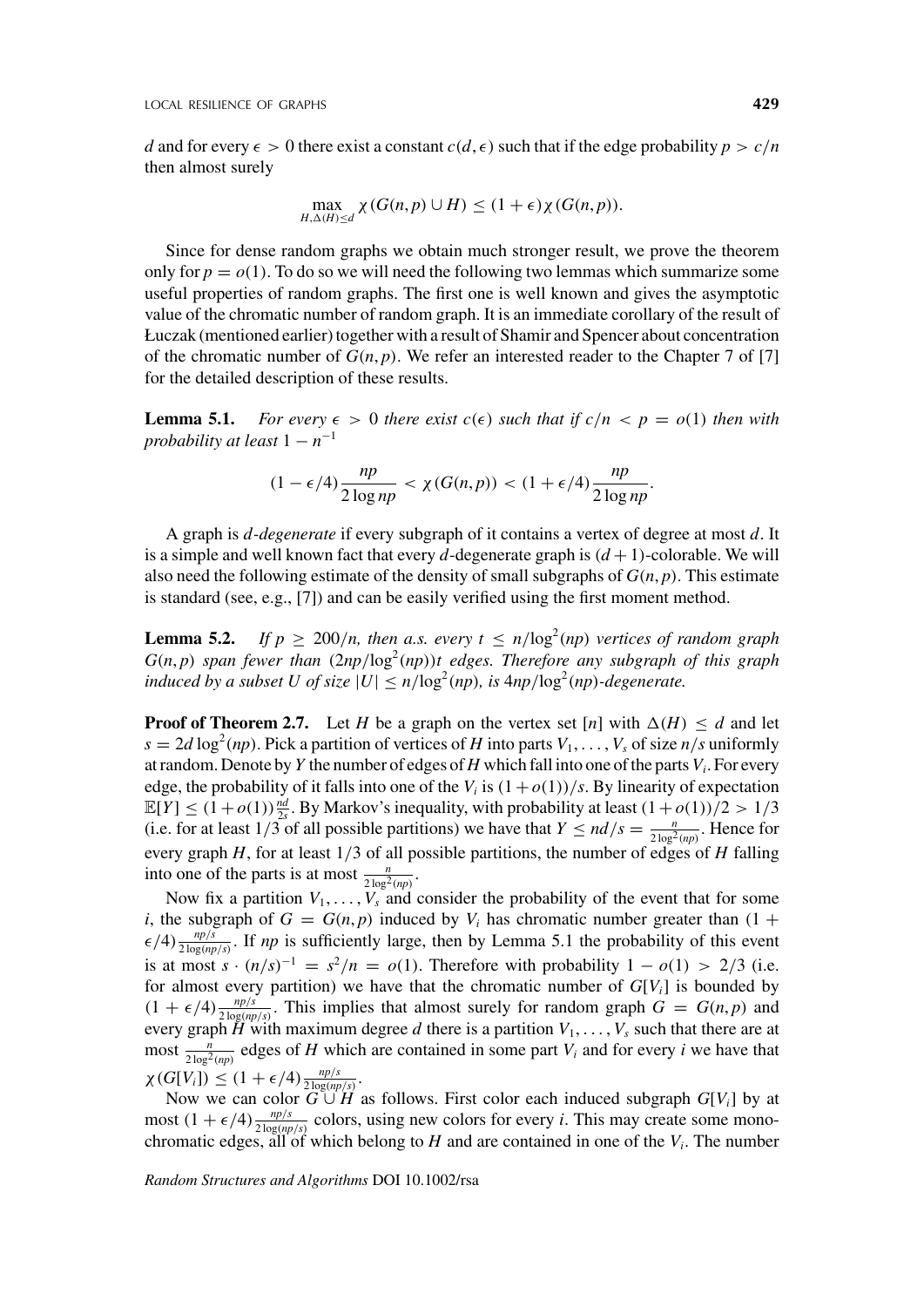of monochromatic edges after this process is at most  $\frac{n}{2 \log^2(np)}$ . These edges are adjacent to a set of at most  $n/\log^2(np)$  vertices which we denote by *U*. By Lemma 5.2, *U* induces  $4np/\log^2(np)$ -degenerate subgraph of  $G = G(n, p)$ . Since the maximum degree of *H* is at most *d*, the subgraph of  $G \cup H$  induced by *U* is  $(4np/log^2(np) + d)$ -degenerate. Thus we can color it by  $4np/log^2(np) + d + 1$  fresh colors. This implies that

$$
\chi(G(n, p) \cup H) \le s(1 + \epsilon/4) \frac{np/s}{2 \log(np/s)} + \frac{4np}{\log^2(np)} + d + 1
$$
  
=  $(1 + \epsilon/4) \frac{np}{2 \log(np) - 4 \log \log(np) - \log(2d)} + \frac{4np}{\log^2(np)} + d + 1.$ 

By choosing an appropriate constant  $c(d, \epsilon)$  we see that for  $p > c/n$  the right hand side of the last inequality can be made smaller than  $(1 + \epsilon) \chi(G(n, p))$ .

It is easy to see from the proof that if  $p = n^{-\alpha}$  for some constant  $\alpha < 1$  then the assertion of the Theorem 2.7 remains valid even if we allow to the maximum degree of *H* to be as large as  $e^{\log^{1-\delta} n}$ , δ > 0. On the other hand for very dense random graphs we can significantly improve this theorem as follows (this is a quantitative version of Theorem 2.6).

**Theorem 5.3.** Let  $0 < \epsilon < 1/3$  be a constant. If the edge probability  $p(n)$  satisfies  $n^{-1/3+\epsilon} \leq p(n) \leq 3/4$  *then almost surely* 

$$
\max_{H} \chi(G(n, p) \cup H) = (1 + o(1))\chi(G(n, p)) = (1 + o(1))\frac{n}{2\log_b(np)},
$$

*where b* =  $1/(1-p)$  *and the maximum is taken over all graphs with*  $\Delta(H) \le \frac{np^2}{\log^5 n}$ .

When  $p$  is a constant this result implies that a.s. one will not affect the asymptotic value of the chromatic number of  $G(n, p)$  even by adding to it any graph with maximum degree  $O(n/\log^5 n)$ . The magnitude of the maximal degree is clearly best possible up to a polylogarithmic factor. We believe that a stronger result holds for all values of edge probability and will state a conjecture in the concluding remarks.

To prove Theorem 5.3 we need to recall some additional properties of random graphs. Let  $k_0 = k_0(n, p)$  be defined by

$$
k_0 = \max \left\{ k : \binom{n}{k} (1-p)^{\binom{k}{2}} \ge n^4 \right\}.
$$

One can show easily that  $k_0$  satisfies  $k_0 \sim 2 \log_b(np)$  with  $b = 1/(1 - p)$ . Also, it follows from known results on the asymptotic value of the independence number of  $G(n, p)$  (see, e.g., [7]) that a.s. the difference between  $k_0$  and the independence number of  $G(n, p)$  is bounded by an absolute constant, as long as  $p(n) \gg n^{-1/2+\epsilon}$  for any positive  $\epsilon > 0$ .

Given a graph *G* on *n* vertices and an integer  $k_0$ , a collection *C* of pairs of vertices of *G* is called a *cover* if every independent set of size  $k_0$  in *G* contains a pair from *C*. We set  $X = X(G)$  to be the minimum size of a cover in G. Note that, by definition,  $X(G)$  is precisely the number of edges we need to add to graph *G* in order to destroy all independent sets of size  $k_0$ . When *G* is distributed according to  $G(n, p)$ , the the minimum size of a cover in *G* becomes a random variable. The following properties of  $X(G(n, p))$  were established in [13].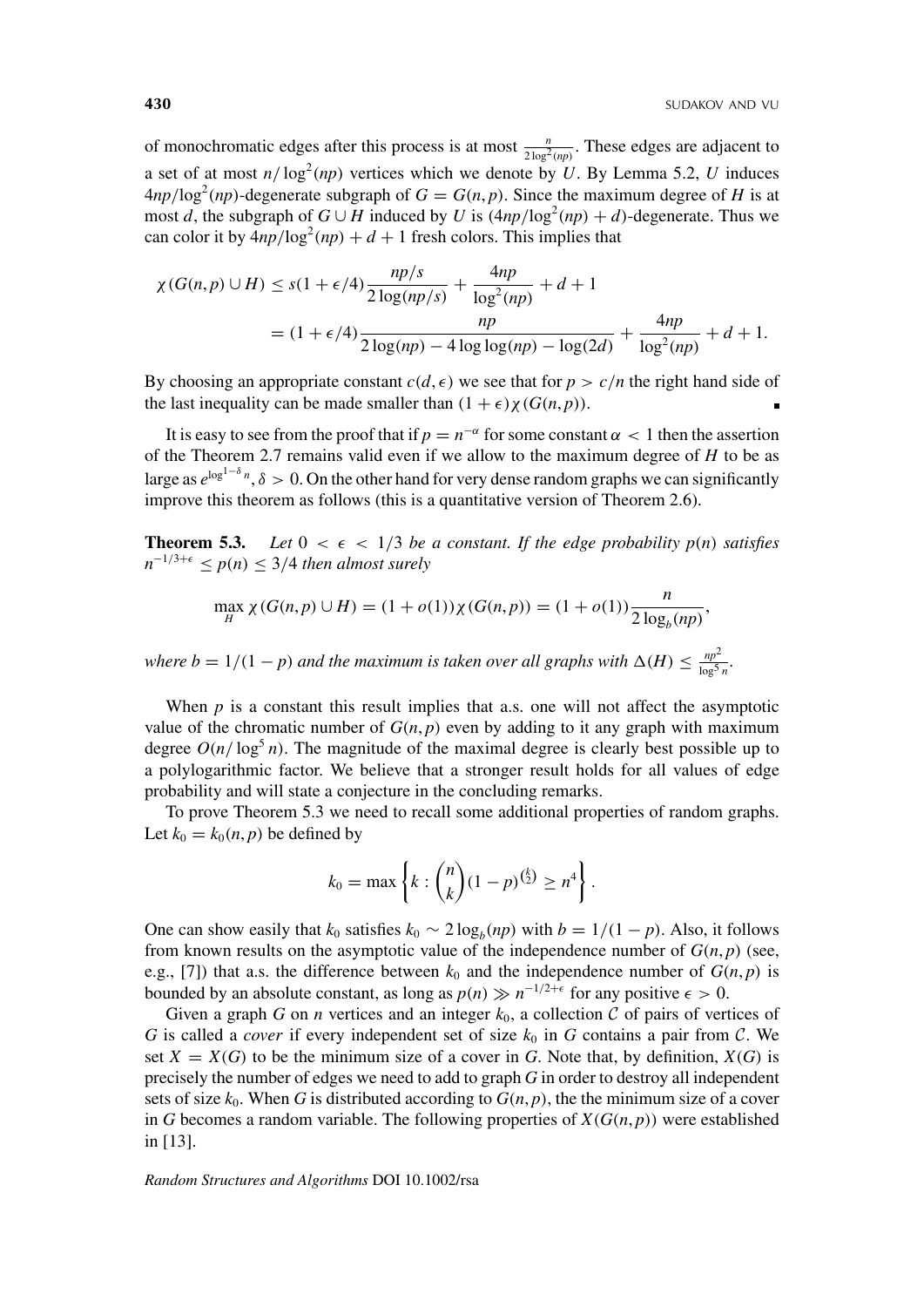**Lemma 5.4.** *Let* 0 <  $\epsilon$  < 1/3 *be a constant and let*  $n^{-1/3+\epsilon}$  ≤  $p$  ≤ 3/4 *then* 

 $(i)$   $\mathbb{E}[X] = \Omega\left(\frac{n^2p^2}{\log^2 n}\right)$ . *(ii) For every*  $n^2p > t > 0$ ,  $Pr[X \leq \mathbb{E}[X] - t] \leq e^{-\frac{t^2}{2n^2p}}$ .

**Proof of Theorem 5.3.** Let  $G = G(n, p)$  and let *H* be graph with maximum degree  $\Delta(H) \leq \frac{np^2}{\log^5 n}$ . First note that a.s. every subset *W* of vertices of *G* ∪ *H* of size at least  $|W| \ge n/\log^2 n$  contains an independent set of size  $(1 - o(1))2 \log_b(np)$ , where  $b = 1/(1 - p)$ . Indeed, the number of edges of *H* inside *W* is bounded by

$$
\Delta(H)|W| \le \frac{np^2}{\log^5 n}|W| \le \frac{|W|^2 p^2}{\log^3 n} \ll \frac{|W|^2 p^2}{\log^2 n}.
$$

From Lemma 5.4 we obtain that the probability that there exists *H* that destroys all the independent sets of size  $(1 - o(1))2 \log_b(np)$  inside *W* is less than

$$
2^n e^{-\Omega\left(\frac{(|W|^2 p^2/\log^2 n)^2}{2n^2 p}\right)} \leq 2^n e^{-n^{1+3\epsilon-o(1)}} = o(1).
$$

Now we can color *G* ∪ *H* as follows. As long as the set of uncolored vertices has size at least *n*/ log<sup>2</sup> *n*, we can pull out an independent set of size  $(1 - o(1))2 \log_b(np)$  and color it by a new color. Let  $V_0$  be the set of all uncolored vertices after this process.  $V_0$  has size at most *n*/log<sup>2</sup> *n* and therefore by Lemma 5.2 it induces a  $4np/log^2(np)$ -degenerate subgraph of *G*. Since the maximum degree of *H* is at most  $np^2/\log^5 n$ , the subgraph of  $G \cup H$  induced by  $V_0$  is  $4np/log^2(np) + \Delta(H)$ -degenerate. Since  $4np/log^2(np) + \Delta(H) \leq 5np/log^2(np)$ , we can color it by  $5np/log^2(np) + 1$  fresh colors. As  $2 log_b(np) = O(log n/p)$ , it follows that the total number of colors used in the whole operation is at most

$$
(1 + o(1))\frac{n}{2\log_b(np)} + \frac{5np}{\log^2(np)} + 1 = (1 + o(1))\frac{n}{2\log_b(np)}
$$

concluding the proof.

# **6. CONCLUDING REMARKS**

#### **6.1. Local Resilience and Universality**

Another popular model of random graphs (already mentioned a few times in this article) is the model of random regular graphs. Given two parameters *d* and *n*, we fix the vertex set  $V = \{1, \ldots, n\}$  and consider the set of all simple *d*-regular graphs on *V*, equipped with the uniform probability.

As mentioned in the introduction, the notion of local resilience first came up in [9]. The goal of this article was to establish a universal theorem between the Erdős-Rényi random graph  $G(n, p)$  and random regular graph with approximately the same density  $(d \approx np)$ . It was showed, among others, that if a property  $P$  holds almost surely for  $G(n, p)$  and has unbounded local resilience, then it holds almost surely for a random regular graph of approximately the same density. For more details and precise statements, we refer to [9]. (In this article, the term "tolerance" was used instead of "resilience".)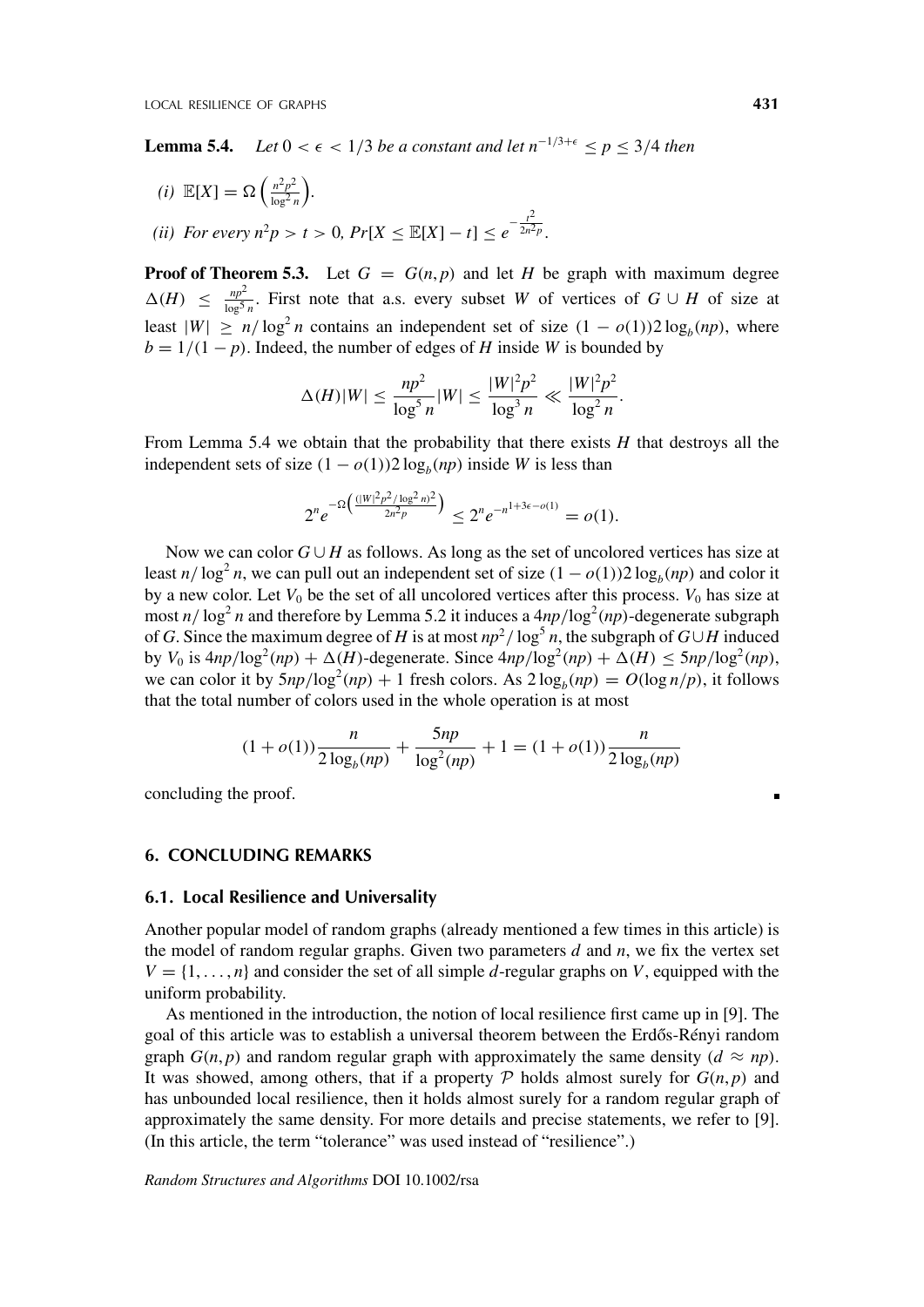It was conjectured that most "natural" graph properties have unbounded local resilience given *p* being sufficiently large. The results in this article show that for some important properties this is indeed the case. They also shed some light on the question whether the random regular graph model is monotone with respect to *d*, see the last section of [9].

#### **6.2. A Few Open Problems**

We conclude this article with two open problems.

**Problem 6.1.** *Prove that if pn*  $\log n \to \infty$ *. then a.s. the local resilience of*  $G(n, p)$  *with respect to hamiltonicity is*  $(1/2 + o(1))$ *np.* 

**Problem 6.2.** *Is it true that for all constant*  $\delta > 0$  *and*  $n^{-1+\delta} < p < 3/4$  *random graph G*(*n*, *p*) *a.s. satisfies that*

 $\max_{H} \chi(G(n, p) \cup H) = (1 + o(1))\chi(G(n, p)),$ 

*where the maximum is taken over all graphs H with maximum degree*  $d = o(np/\log np)$ *.* 

## **ACKNOWLEDGMENTS**

A part of this work was carried out when both authors were visiting Microsoft Research at Redmond, WA. We would like to thank the members of the Theory Group at Microsoft Research for their hospitality and for creating a stimulating research environment. We also like to thank A. Frieze, P. Loh, H. Nguyen, J. Vondrák, and all three referees for carefully reading this manuscript and for very helpful remarks.

# **REFERENCES**

- [1] N. Alon and J. H. Spencer, The probabilistic method, 2nd edition, Wiley, New York, 2000.
- [2] B. Bollobás, The chromatic number of random graphs, Combinatorica 8 (1988), 49–55.
- [3] B. Bollobás, T. I. Fenner, and A. M. Frieze, An algorithm for finding Hamilton paths and cycles in random graphs, Combinatorica 7 (1987), 327–341.
- [4] P. Erdős and A. Rényi, Asymmetric graphs, Acta Math Acad Sci Hungar 14 (1963), 295–315.
- [5] P. Erdős and A. Rényi, On the existence of a factor of degree one of a connected random graph, Acta Math Acad Sci Hungar 17 (1966), 359–368.
- [6] R. Diestel, Graph Theory, 2nd edition, Springer, New York, 2000.
- [7] S. Janson, T. Łuczak, and A. Ruciński, Random graphs, Wiley, New York, 2000.
- [8] J. H. Kim, B. Sudakov, and V. Vu, On asymmetry of random graphs and random regular graphs, Random Struct Algorithms 21 (2002), 216–224.
- [9] J. H. Kim and V. Vu, Sandwiching random graphs, Adv Math 188 (2004), 444–469.
- [10] J. Komlós and E. Szemerédi, Limit distributions for the existence of Hamilton circuits in a random graph, Discrete Math 43 (1983), 55–63.
- [11] A. Korshunov, A solution of problem of Erdős and Rényi about Hamilton cycles in non-oriented graphs, Metody Diskr Anal Teoriy Upr Syst Sb Trudov Novosibirsk 31 (1977), 17–56.